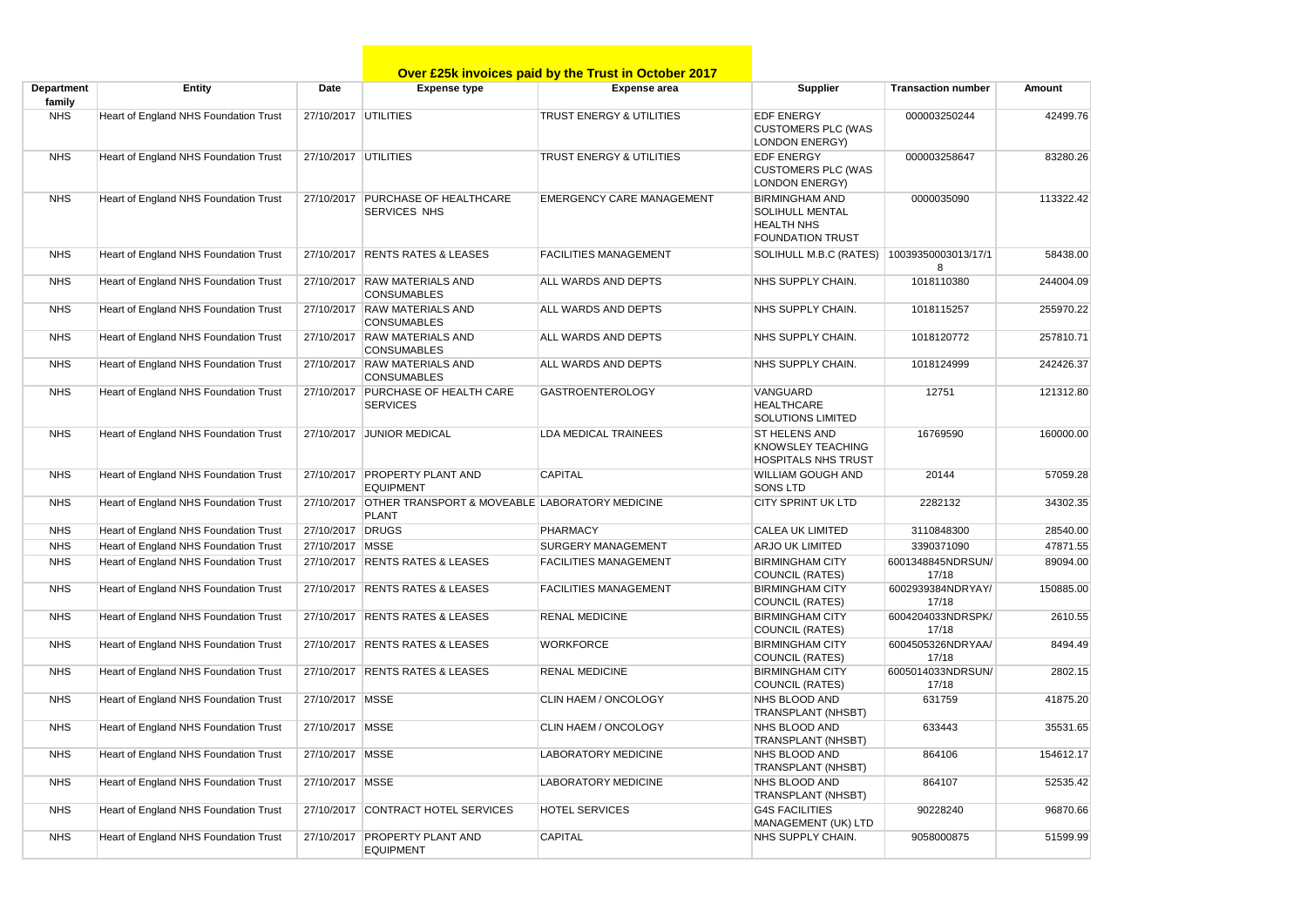| <b>NHS</b> | <b>Heart of England NHS Foundation Trust</b> | 27/10/2017 QUALIFIED AGENCY NURSES | <b>PAEDIATRICS</b>               | <b>ACTON BANKS</b><br><b>HEALTHCARE</b> | HEFT2-177627 | 640.34  |
|------------|----------------------------------------------|------------------------------------|----------------------------------|-----------------------------------------|--------------|---------|
| <b>NHS</b> | Heart of England NHS Foundation Trust        | 27/10/2017 QUALIFIED AGENCY NURSES | <b>TRAUMA &amp; ORTHOPAEDICS</b> | <b>ACTON BANKS</b><br><b>HEALTHCARE</b> | HEFT2-177627 | 1314.46 |
| <b>NHS</b> | Heart of England NHS Foundation Trust        | 27/10/2017 QUALIFIED AGENCY NURSES | <b>GASTROENTEROLOGY</b>          | <b>ACTON BANKS</b><br><b>HEALTHCARE</b> | HEFT2-177627 | 1481.33 |
| <b>NHS</b> | Heart of England NHS Foundation Trust        | 27/10/2017 QUALIFIED AGENCY NURSES | <b>STROKE</b>                    | <b>ACTON BANKS</b><br><b>HEALTHCARE</b> | HEFT2-177627 | 180.35  |
| <b>NHS</b> | Heart of England NHS Foundation Trust        | 27/10/2017 QUALIFIED AGENCY NURSES | <b>CARDIOLOGY</b>                | <b>ACTON BANKS</b><br><b>HEALTHCARE</b> | HEFT2-177627 | 320.17  |
| <b>NHS</b> | Heart of England NHS Foundation Trust        | 27/10/2017 QUALIFIED AGENCY NURSES | <b>GENERAL SURGERY</b>           | <b>ACTON BANKS</b><br><b>HEALTHCARE</b> | HEFT2-177627 | 381.01  |
| <b>NHS</b> | Heart of England NHS Foundation Trust        | 27/10/2017 QUALIFIED AGENCY NURSES | <b>TRAUMA &amp; ORTHOPAEDICS</b> | <b>ACTON BANKS</b><br><b>HEALTHCARE</b> | HEFT2-177627 | 1484.76 |
| <b>NHS</b> | Heart of England NHS Foundation Trust        | 27/10/2017 QUALIFIED AGENCY NURSES | <b>DIABETES</b>                  | <b>ACTON BANKS</b><br><b>HEALTHCARE</b> | HEFT2-177627 | 320.17  |
| <b>NHS</b> | Heart of England NHS Foundation Trust        | 27/10/2017 QUALIFIED AGENCY NURSES | <b>ACUTE MEDICINE</b>            | <b>ACTON BANKS</b><br><b>HEALTHCARE</b> | HEFT2-177627 | 360.73  |
| <b>NHS</b> | Heart of England NHS Foundation Trust        | 27/10/2017 QUALIFIED AGENCY NURSES | <b>GENERAL SURGERY</b>           | <b>ACTON BANKS</b><br><b>HEALTHCARE</b> | HEFT2-177627 | 1021.35 |
| <b>NHS</b> | Heart of England NHS Foundation Trust        | 27/10/2017 QUALIFIED AGENCY NURSES | <b>GENERAL MEDICINE</b>          | <b>ACTON BANKS</b><br><b>HEALTHCARE</b> | HEFT2-177627 | 2226.45 |
| <b>NHS</b> | Heart of England NHS Foundation Trust        | 27/10/2017 QUALIFIED AGENCY NURSES | <b>GENERAL MEDICINE</b>          | <b>ACTON BANKS</b><br><b>HEALTHCARE</b> | HEFT2-177627 | 360.73  |
| <b>NHS</b> | Heart of England NHS Foundation Trust        | 27/10/2017 QUALIFIED AGENCY NURSES | <b>RESPIRATORY MEDICINE</b>      | <b>ACTON BANKS</b><br><b>HEALTHCARE</b> | HEFT2-177627 | 640.34  |
| <b>NHS</b> | Heart of England NHS Foundation Trust        | 27/10/2017 QUALIFIED AGENCY NURSES | <b>RESPIRATORY MEDICINE</b>      | <b>ACTON BANKS</b><br><b>HEALTHCARE</b> | HEFT2-177627 | 970.65  |
| <b>NHS</b> | Heart of England NHS Foundation Trust        | 27/10/2017 QUALIFIED AGENCY NURSES | <b>GYNAECOLOGY</b>               | <b>ACTON BANKS</b><br><b>HEALTHCARE</b> | HEFT2-177627 | 1351.66 |
| <b>NHS</b> | Heart of England NHS Foundation Trust        | 27/10/2017 QUALIFIED AGENCY NURSES | <b>DISCHARGE</b>                 | <b>ACTON BANKS</b><br><b>HEALTHCARE</b> | HEFT2-177627 | 1661.69 |
| <b>NHS</b> | Heart of England NHS Foundation Trust        | 27/10/2017 QUALIFIED AGENCY NURSES | <b>STROKE</b>                    | <b>ACTON BANKS</b><br><b>HEALTHCARE</b> | HEFT2-177627 | 320.17  |
| <b>NHS</b> | Heart of England NHS Foundation Trust        | 27/10/2017 QUALIFIED AGENCY NURSES | <b>RESPIRATORY MEDICINE</b>      | <b>ACTON BANKS</b><br><b>HEALTHCARE</b> | HEFT2-177627 | 1493.66 |
| <b>NHS</b> | Heart of England NHS Foundation Trust        | 27/10/2017 QUALIFIED AGENCY NURSES | <b>DIABETES</b>                  | <b>ACTON BANKS</b><br><b>HEALTHCARE</b> | HEFT2-177627 | 320.17  |
| <b>NHS</b> | Heart of England NHS Foundation Trust        | 27/10/2017 QUALIFIED AGENCY NURSES | <b>ELDERLY MEDICINE</b>          | <b>ACTON BANKS</b><br><b>HEALTHCARE</b> | HEFT2-177627 | 500.55  |
| <b>NHS</b> | <b>Heart of England NHS Foundation Trust</b> | 27/10/2017 QUALIFIED AGENCY NURSES | <b>GENERAL SURGERY</b>           | <b>ACTON BANKS</b><br><b>HEALTHCARE</b> | HEFT2-177627 | 510.66  |
| <b>NHS</b> | Heart of England NHS Foundation Trust        | 27/10/2017 QUALIFIED AGENCY NURSES | <b>ENT</b>                       | <b>ACTON BANKS</b><br><b>HEALTHCARE</b> | HEFT2-177627 | 650.48  |
| <b>NHS</b> | Heart of England NHS Foundation Trust        | 27/10/2017 QUALIFIED AGENCY NURSES | <b>ACUTE MEDICINE</b>            | <b>ACTON BANKS</b><br><b>HEALTHCARE</b> | HEFT2-177627 | 2342.58 |
| <b>NHS</b> | Heart of England NHS Foundation Trust        | 27/10/2017 QUALIFIED AGENCY NURSES | <b>THORACIC SURGERY</b>          | <b>ACTON BANKS</b><br><b>HEALTHCARE</b> | HEFT2-177627 | 2885.36 |
| <b>NHS</b> | Heart of England NHS Foundation Trust        | 27/10/2017 QUALIFIED AGENCY NURSES | <b>ELDERLY MEDICINE</b>          | <b>ACTON BANKS</b><br><b>HEALTHCARE</b> | HEFT2-177627 | 169.13  |
| <b>NHS</b> | Heart of England NHS Foundation Trust        | 27/10/2017 QUALIFIED AGENCY NURSES | <b>TRAUMA &amp; ORTHOPAEDICS</b> | <b>ACTON BANKS</b><br><b>HEALTHCARE</b> | HEFT2-177627 | 180.38  |
| <b>NHS</b> | Heart of England NHS Foundation Trust        | 27/10/2017 QUALIFIED AGENCY NURSES | <b>ELDERLY MEDICINE</b>          | <b>ACTON BANKS</b><br><b>HEALTHCARE</b> | HEFT2-177627 | 330.31  |
| <b>NHS</b> | Heart of England NHS Foundation Trust        | 27/10/2017 QUALIFIED AGENCY NURSES | <b>ELDERLY MEDICINE</b>          | <b>ACTON BANKS</b><br><b>HEALTHCARE</b> | HEFT2-177627 | 640.34  |
| <b>NHS</b> | Heart of England NHS Foundation Trust        | 27/10/2017 QUALIFIED AGENCY NURSES | <b>ELDERLY MEDICINE</b>          | <b>ACTON BANKS</b><br><b>HEALTHCARE</b> | HEFT2-177627 | 1061.91 |
| <b>NHS</b> | Heart of England NHS Foundation Trust        | 27/10/2017 QUALIFIED AGENCY NURSES | <b>ELDERLY MEDICINE</b>          | <b>MEDICSPROLTD</b>                     | HEFT2-177629 | 281.38  |
| <b>NHS</b> | Heart of England NHS Foundation Trust        | 27/10/2017 QUALIFIED AGENCY NURSES | <b>ENT</b>                       | <b>MEDICSPROLTD</b>                     | HEFT2-177629 | 384.21  |
|            |                                              |                                    |                                  |                                         |              |         |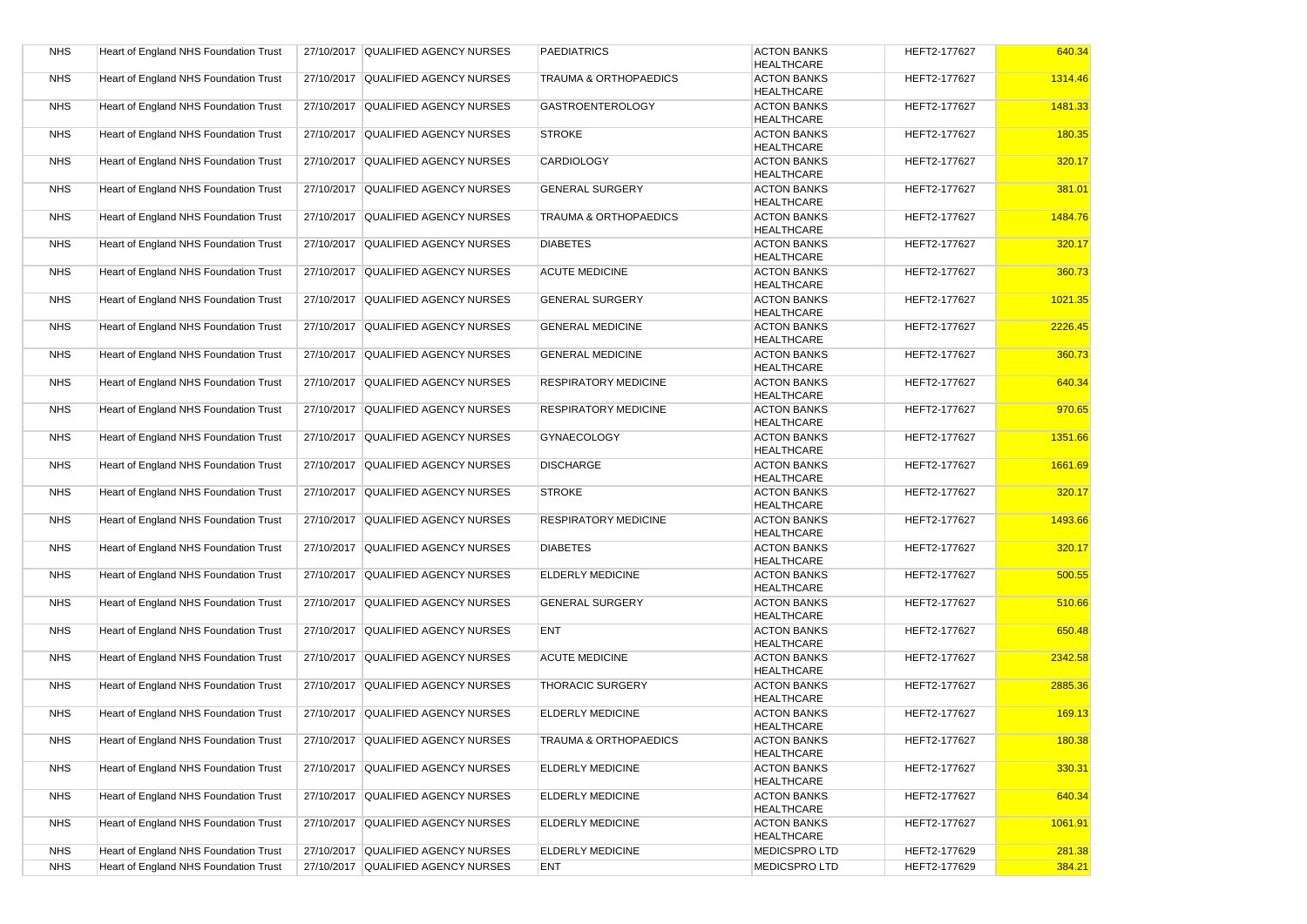| <b>NHS</b> | Heart of England NHS Foundation Trust        | 27/10/2017 QUALIFIED AGENCY NURSES | <b>CRITICAL CARE</b>             | <b>MEDICSPRO LTD</b>                                   | HEFT2-177629 | 396.37  |
|------------|----------------------------------------------|------------------------------------|----------------------------------|--------------------------------------------------------|--------------|---------|
| <b>NHS</b> | Heart of England NHS Foundation Trust        | 27/10/2017 QUALIFIED AGENCY NURSES | <b>GYNAECOLOGY</b>               | <b>MEDICSPROLTD</b>                                    | HEFT2-177629 | 403.41  |
| <b>NHS</b> | Heart of England NHS Foundation Trust        | 27/10/2017 QUALIFIED AGENCY NURSES | <b>RESPIRATORY MEDICINE</b>      | <b>MEDICSPRO LTD</b>                                   | HEFT2-177629 | 649.34  |
| <b>NHS</b> | Heart of England NHS Foundation Trust        | 27/10/2017 QUALIFIED AGENCY NURSES | <b>ACUTE MEDICINE</b>            | <b>MEDICSPRO LTD</b>                                   | HEFT2-177629 | 7753.13 |
| <b>NHS</b> | Heart of England NHS Foundation Trust        | 27/10/2017 QUALIFIED AGENCY NURSES | <b>GASTROENTEROLOGY</b>          | <b>MEDICSPRO LTD</b>                                   | HEFT2-177629 | 216.46  |
| <b>NHS</b> | Heart of England NHS Foundation Trust        | 27/10/2017 QUALIFIED AGENCY NURSES | <b>ACUTE MEDICINE</b>            | <b>MEDICSPRO LTD</b>                                   | HEFT2-177629 | 259.71  |
| <b>NHS</b> | Heart of England NHS Foundation Trust        | 27/10/2017 QUALIFIED AGENCY NURSES | <b>GENERAL SURGERY</b>           | <b>MEDICSPROLTD</b>                                    | HEFT2-177629 | 886.62  |
| <b>NHS</b> | Heart of England NHS Foundation Trust        | 27/10/2017 QUALIFIED AGENCY NURSES | <b>DIABETES</b>                  | <b>MEDICSPROLTD</b>                                    | HEFT2-177629 | 1914.36 |
| <b>NHS</b> | Heart of England NHS Foundation Trust        | 27/10/2017 QUALIFIED AGENCY NURSES | A & E                            | <b>MEDICSPRO LTD</b>                                   | HEFT2-177629 | 3745.54 |
| <b>NHS</b> | Heart of England NHS Foundation Trust        | 27/10/2017 QUALIFIED AGENCY NURSES | <b>ACUTE MEDICINE</b>            | <b>MEDICSPRO LTD</b>                                   | HEFT2-177629 | 292.06  |
| <b>NHS</b> | Heart of England NHS Foundation Trust        | 27/10/2017 QUALIFIED AGENCY NURSES | <b>DIABETES</b>                  | <b>MEDICSPROLTD</b>                                    | HEFT2-177629 | 858.82  |
| <b>NHS</b> | Heart of England NHS Foundation Trust        | 27/10/2017 QUALIFIED AGENCY NURSES | <b>ACUTE MEDICINE</b>            | <b>MEDICSPRO LTD</b>                                   | HEFT2-177629 | 984.87  |
| <b>NHS</b> | Heart of England NHS Foundation Trust        | 27/10/2017 QUALIFIED AGENCY NURSES | <b>GENERAL MEDICINE</b>          | <b>MEDICSPRO LTD</b>                                   | HEFT2-177629 | 1301.39 |
| <b>NHS</b> | Heart of England NHS Foundation Trust        | 27/10/2017 QUALIFIED AGENCY NURSES | <b>WORKFORCE</b>                 | <b>MEDICSPROLTD</b>                                    | HEFT2-177629 | 2128.21 |
| <b>NHS</b> | Heart of England NHS Foundation Trust        | 27/10/2017 QUALIFIED AGENCY NURSES | <b>ACUTE MEDICINE</b>            | <b>MEDICSPRO LTD</b>                                   | HEFT2-177629 | 361.67  |
| <b>NHS</b> | Heart of England NHS Foundation Trust        | 27/10/2017 QUALIFIED AGENCY NURSES | <b>THORACIC SURGERY</b>          | <b>MEDICSPRO LTD</b>                                   | HEFT2-177629 | 457.21  |
| <b>NHS</b> | Heart of England NHS Foundation Trust        | 27/10/2017 QUALIFIED AGENCY NURSES | <b>ELDERLY MEDICINE</b>          | <b>MEDICSPRO LTD</b>                                   | HEFT2-177629 | 1164.79 |
| <b>NHS</b> | Heart of England NHS Foundation Trust        | 27/10/2017 QUALIFIED AGENCY NURSES | A & E                            | <b>MEDICSPROLTD</b>                                    | HEFT2-177629 | 3588.43 |
| <b>NHS</b> | Heart of England NHS Foundation Trust        | 27/10/2017 QUALIFIED AGENCY NURSES | <b>ACUTE MEDICINE</b>            | <b>MEDICSPRO LTD</b>                                   | HEFT2-177629 | 384.21  |
| <b>NHS</b> | Heart of England NHS Foundation Trust        | 27/10/2017 QUALIFIED AGENCY NURSES | <b>GENERAL SURGERY</b>           | <b>MEDICSPRO LTD</b>                                   | HEFT2-177629 | 917.15  |
| <b>NHS</b> | Heart of England NHS Foundation Trust        | 27/10/2017 QUALIFIED AGENCY NURSES | <b>ELDERLY MEDICINE</b>          | <b>MEDICSPROLTD</b>                                    | HEFT2-177629 | 1152.61 |
| <b>NHS</b> | Heart of England NHS Foundation Trust        | 27/10/2017 QUALIFIED AGENCY NURSES | <b>TRAUMA &amp; ORTHOPAEDICS</b> | <b>MEDICSPROLTD</b>                                    | HEFT2-177629 | 1879.02 |
| <b>NHS</b> | Heart of England NHS Foundation Trust        | 27/10/2017 QUALIFIED AGENCY NURSES | <b>GENERAL MEDICINE</b>          | <b>MEDICSPRO LTD</b>                                   | HEFT2-177629 | 384.21  |
| <b>NHS</b> | Heart of England NHS Foundation Trust        | 27/10/2017 QUALIFIED AGENCY NURSES | <b>PAEDIATRICS</b>               | <b>MEDICSPROLTD</b>                                    | HEFT2-177629 | 392.28  |
| <b>NHS</b> | Heart of England NHS Foundation Trust        | 27/10/2017 QUALIFIED AGENCY NURSES | <b>STROKE</b>                    | <b>MEDICSPROLTD</b>                                    | HEFT2-177629 | 432.88  |
| <b>NHS</b> | Heart of England NHS Foundation Trust        | 27/10/2017 QUALIFIED AGENCY NURSES | <b>CARDIOLOGY</b>                | <b>MEDICSPROLTD</b>                                    | HEFT2-177629 | 457.21  |
| <b>NHS</b> | Heart of England NHS Foundation Trust        | 27/10/2017 QUALIFIED AGENCY NURSES | <b>ELDERLY MEDICINE</b>          | <b>MEDICSPRO LTD</b>                                   | HEFT2-177629 | 673.67  |
| <b>NHS</b> | Heart of England NHS Foundation Trust        | 27/10/2017 QUALIFIED AGENCY NURSES | <b>ELDERLY MEDICINE</b>          | <b>MEDICSPRO LTD</b>                                   | HEFT2-177629 | 788.69  |
| <b>NHS</b> | Heart of England NHS Foundation Trust        | 27/10/2017 QUALIFIED AGENCY NURSES | <b>RESPIRATORY MEDICINE</b>      | <b>MEDICSPROLTD</b>                                    | HEFT2-177629 | 902.84  |
| <b>NHS</b> | Heart of England NHS Foundation Trust        | 27/10/2017 QUALIFIED AGENCY NURSES | <b>GENERAL MEDICINE</b>          | <b>MEDICSPRO LTD</b>                                   | HEFT2-177629 | 1127.06 |
| <b>NHS</b> | Heart of England NHS Foundation Trust        | 27/10/2017 QUALIFIED AGENCY NURSES | <b>ELDERLY MEDICINE</b>          | <b>MEDICSPRO LTD</b>                                   | HEFT2-177629 | 281.35  |
| <b>NHS</b> | Heart of England NHS Foundation Trust        | 27/10/2017 QUALIFIED AGENCY NURSES | <b>STROKE</b>                    | <b>MEDICSPRO LTD</b>                                   | HEFT2-177629 | 411.24  |
| <b>NHS</b> | Heart of England NHS Foundation Trust        | 27/10/2017 QUALIFIED AGENCY NURSES | <b>PAEDIATRICS</b>               | <b>MEDICSPROLTD</b>                                    | HEFT2-177629 | 429.41  |
| <b>NHS</b> | Heart of England NHS Foundation Trust        | 27/10/2017 QUALIFIED AGENCY NURSES | <b>TRAUMA &amp; ORTHOPAEDICS</b> | <b>MEDICSPRO LTD</b>                                   | HEFT2-177629 | 443.02  |
| <b>NHS</b> | Heart of England NHS Foundation Trust        | 27/10/2017 QUALIFIED AGENCY NURSES | <b>GENERAL SURGERY</b>           | <b>MEDICSPRO LTD</b>                                   | HEFT2-177629 | 775.23  |
| <b>NHS</b> | Heart of England NHS Foundation Trust        | 27/10/2017 QUALIFIED AGENCY NURSES | <b>RESPIRATORY MEDICINE</b>      | <b>MEDICSPROLTD</b>                                    | HEFT2-177629 | 780.58  |
| <b>NHS</b> | Heart of England NHS Foundation Trust        | 27/10/2017 QUALIFIED AGENCY NURSES | <b>TRAUMA &amp; ORTHOPAEDICS</b> | <b>MEDICSPROLTD</b>                                    | HEFT2-177629 | 1369.07 |
| <b>NHS</b> | Heart of England NHS Foundation Trust        | 27/10/2017 QUALIFIED AGENCY NURSES | <b>DISCHARGE</b>                 | <b>MEDICSPRO LTD</b>                                   | HEFT2-177629 | 384.21  |
| <b>NHS</b> | Heart of England NHS Foundation Trust        | 27/10/2017 QUALIFIED AGENCY NURSES | <b>GENERAL MEDICINE</b>          | <b>MEDICSPRO LTD</b>                                   | HEFT2-177629 | 865.76  |
| <b>NHS</b> | Heart of England NHS Foundation Trust        | 27/10/2017 QUALIFIED AGENCY NURSES | <b>RESPIRATORY MEDICINE</b>      | <b>MEDICSPROLTD</b>                                    | HEFT2-177629 | 1361.19 |
| <b>NHS</b> | Heart of England NHS Foundation Trust        | 27/10/2017 QUALIFIED AGENCY NURSES | <b>TRAUMA &amp; ORTHOPAEDICS</b> | <b>MEDICSPROLTD</b>                                    | HEFT2-177629 | 1482.64 |
| <b>NHS</b> | Heart of England NHS Foundation Trust        | 27/10/2017 QUALIFIED AGENCY NURSES | <b>ELDERLY MEDICINE</b>          | <b>MEDICSPROLTD</b>                                    | HEFT2-177629 | 2515.09 |
| <b>NHS</b> | Heart of England NHS Foundation Trust        | 27/10/2017 QUALIFIED AGENCY NURSES | TRAUMA & ORTHOPAEDICS            | <b>MEDICAL</b>                                         | HEFT2-177638 | 396.37  |
|            |                                              |                                    |                                  | PROFESSIONAL<br>PERSONNEL LTD                          |              |         |
| <b>NHS</b> | Heart of England NHS Foundation Trust        | 27/10/2017 QUALIFIED AGENCY NURSES | <b>DIABETES</b>                  | <b>MEDICAL</b><br><b>PROFESSIONAL</b><br>PERSONNEL LTD | HEFT2-177638 | 600.66  |
| <b>NHS</b> | <b>Heart of England NHS Foundation Trust</b> | 27/10/2017 QUALIFIED AGENCY NURSES | <b>ACUTE MEDICINE</b>            | <b>MEDICAL</b><br><b>PROFESSIONAL</b><br>PERSONNEL LTD | HEFT2-177638 | 817.08  |
| <b>NHS</b> | Heart of England NHS Foundation Trust        | 27/10/2017 QUALIFIED AGENCY NURSES | <b>ELDERLY MEDICINE</b>          | <b>MEDICAL</b><br>PROFESSIONAL<br>PERSONNEL LTD        | HEFT2-177638 | 1097.43 |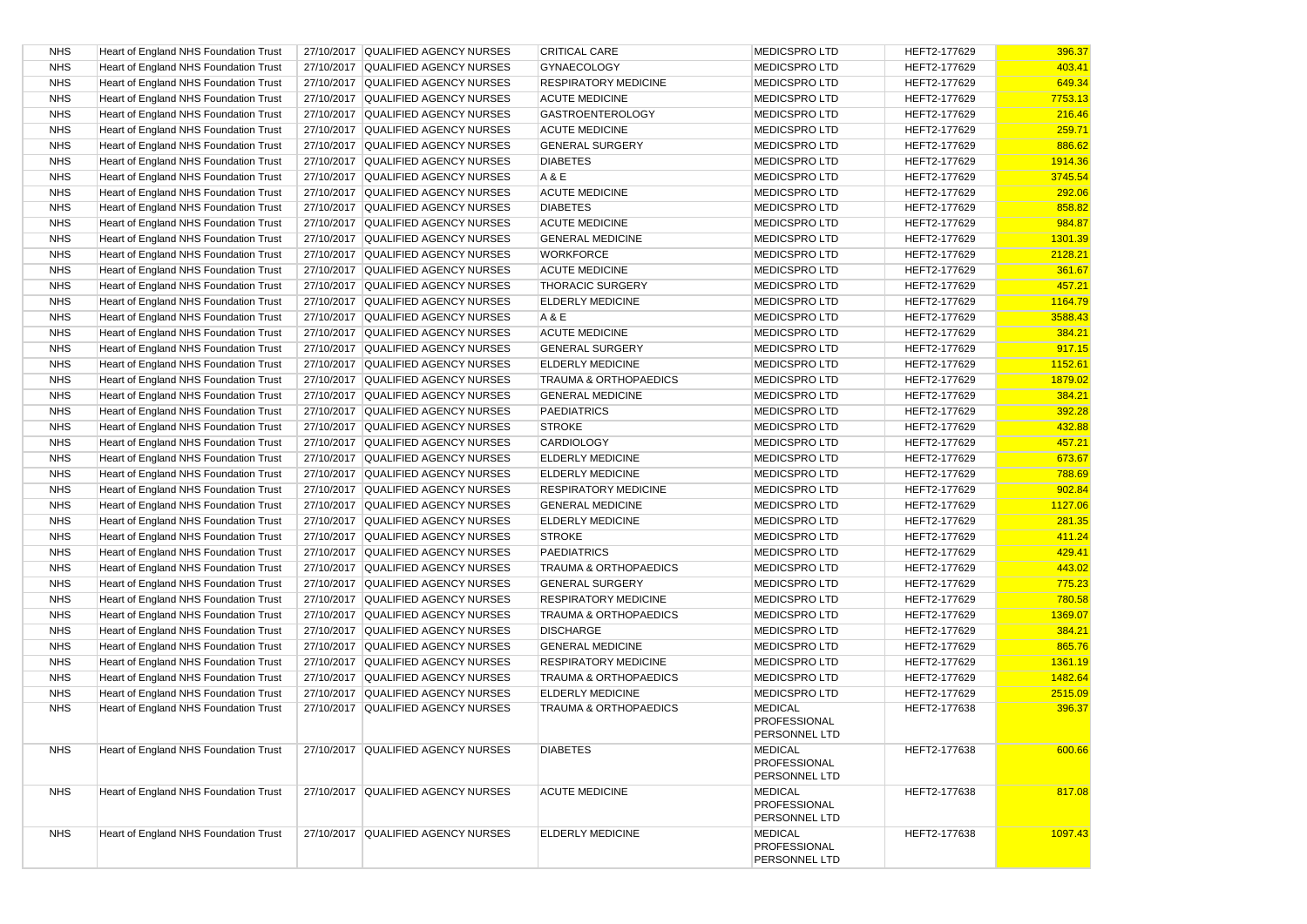| <b>NHS</b> | Heart of England NHS Foundation Trust | 27/10/2017 QUALIFIED AGENCY NURSES | <b>ACUTE MEDICINE</b>            | <b>MEDICAL</b><br>PROFESSIONAL<br>PERSONNEL LTD               | HEFT2-177638 | 1112.02 |
|------------|---------------------------------------|------------------------------------|----------------------------------|---------------------------------------------------------------|--------------|---------|
| <b>NHS</b> | Heart of England NHS Foundation Trust | 27/10/2017 QUALIFIED AGENCY NURSES | <b>ELDERLY MEDICINE</b>          | <b>MEDICAL</b><br><b>PROFESSIONAL</b><br><b>PERSONNEL LTD</b> | HEFT2-177638 | 5053.02 |
| <b>NHS</b> | Heart of England NHS Foundation Trust | 27/10/2017 QUALIFIED AGENCY NURSES | <b>STROKE</b>                    | <b>MEDICAL</b><br>PROFESSIONAL<br>PERSONNEL LTD               | HEFT2-177638 | 457.21  |
| <b>NHS</b> | Heart of England NHS Foundation Trust | 27/10/2017 QUALIFIED AGENCY NURSES | <b>ACUTE MEDICINE</b>            | <b>MEDICAL</b><br>PROFESSIONAL<br><b>PERSONNEL LTD</b>        | HEFT2-177638 | 1987.21 |
| <b>NHS</b> | Heart of England NHS Foundation Trust | 27/10/2017 QUALIFIED AGENCY NURSES | <b>RESPIRATORY MEDICINE</b>      | <b>MEDICAL</b><br>PROFESSIONAL<br>PERSONNEL LTD               | HEFT2-177638 | 284.08  |
| <b>NHS</b> | Heart of England NHS Foundation Trust | 27/10/2017 QUALIFIED AGENCY NURSES | <b>DISCHARGE</b>                 | <b>MEDICAL</b><br><b>PROFESSIONAL</b><br>PERSONNEL LTD        | HEFT2-177638 | 384.21  |
| <b>NHS</b> | Heart of England NHS Foundation Trust | 27/10/2017 QUALIFIED AGENCY NURSES | <b>GENERAL SURGERY</b>           | <b>MEDICAL</b><br><b>PROFESSIONAL</b><br>PERSONNEL LTD        | HEFT2-177638 | 457.21  |
| <b>NHS</b> | Heart of England NHS Foundation Trust | 27/10/2017 QUALIFIED AGENCY NURSES | <b>THORACIC SURGERY</b>          | <b>MEDICAL</b><br><b>PROFESSIONAL</b><br>PERSONNEL LTD        | HEFT2-177638 | 717.21  |
| <b>NHS</b> | Heart of England NHS Foundation Trust | 27/10/2017 QUALIFIED AGENCY NURSES | <b>GASTROENTEROLOGY</b>          | <b>MEDICAL</b><br><b>PROFESSIONAL</b><br>PERSONNEL LTD        | HEFT2-177638 | 4395.14 |
| <b>NHS</b> | Heart of England NHS Foundation Trust | 27/10/2017 QUALIFIED AGENCY NURSES | <b>ELDERLY MEDICINE</b>          | <b>MEDICAL</b><br><b>PROFESSIONAL</b><br>PERSONNEL LTD        | HEFT2-177638 | 768.41  |
| <b>NHS</b> | Heart of England NHS Foundation Trust | 27/10/2017 QUALIFIED AGENCY NURSES | <b>UROLOGY</b>                   | <b>MEDICAL</b><br>PROFESSIONAL<br>PERSONNEL LTD               | HEFT2-177638 | 768.41  |
| <b>NHS</b> | Heart of England NHS Foundation Trust | 27/10/2017 QUALIFIED AGENCY NURSES | <b>TRAUMA &amp; ORTHOPAEDICS</b> | <b>MEDICAL</b><br><b>PROFESSIONAL</b><br><b>PERSONNEL LTD</b> | HEFT2-177638 | 915.88  |
| <b>NHS</b> | Heart of England NHS Foundation Trust | 27/10/2017 QUALIFIED AGENCY NURSES | CLIN HAEM / ONCOLOGY             | <b>MEDICAL</b><br><b>PROFESSIONAL</b><br>PERSONNEL LTD        | HEFT2-177638 | 384.21  |
| <b>NHS</b> | Heart of England NHS Foundation Trust | 27/10/2017 QUALIFIED AGENCY NURSES | <b>ELDERLY MEDICINE</b>          | <b>MEDICAL</b><br><b>PROFESSIONAL</b><br>PERSONNEL LTD        | HEFT2-177638 | 432.88  |
| <b>NHS</b> | Heart of England NHS Foundation Trust | 27/10/2017 QUALIFIED AGENCY NURSES | <b>TRAUMA &amp; ORTHOPAEDICS</b> | <b>MEDICAL</b><br><b>PROFESSIONAL</b><br>PERSONNEL LTD        | HEFT2-177638 | 780.57  |
| <b>NHS</b> | Heart of England NHS Foundation Trust | 27/10/2017 QUALIFIED AGENCY NURSES | <b>TRAUMA &amp; ORTHOPAEDICS</b> | <b>MEDICAL</b><br>PROFESSIONAL<br>PERSONNEL LTD               | HEFT2-177638 | 1079.56 |
| <b>NHS</b> | Heart of England NHS Foundation Trust | 27/10/2017 QUALIFIED AGENCY NURSES | <b>CARDIOLOGY</b>                | <b>MEDICAL</b><br>PROFESSIONAL<br>PERSONNEL LTD               | HEFT2-177638 | 384.21  |
| <b>NHS</b> | Heart of England NHS Foundation Trust | 27/10/2017 QUALIFIED AGENCY NURSES | <b>ELDERLY MEDICINE</b>          | <b>MEDICAL</b><br>PROFESSIONAL<br>PERSONNEL LTD               | HEFT2-177638 | 384.21  |
| <b>NHS</b> | Heart of England NHS Foundation Trust | 27/10/2017 QUALIFIED AGENCY NURSES | <b>ELDERLY MEDICINE</b>          | <b>MEDICAL</b><br>PROFESSIONAL<br>PERSONNEL LTD               | HEFT2-177638 | 841.42  |
| <b>NHS</b> | Heart of England NHS Foundation Trust | 27/10/2017 QUALIFIED AGENCY NURSES | <b>GENERAL MEDICINE</b>          | <b>MEDICAL</b><br>PROFESSIONAL<br>PERSONNEL LTD               | HEFT2-177638 | 5693.35 |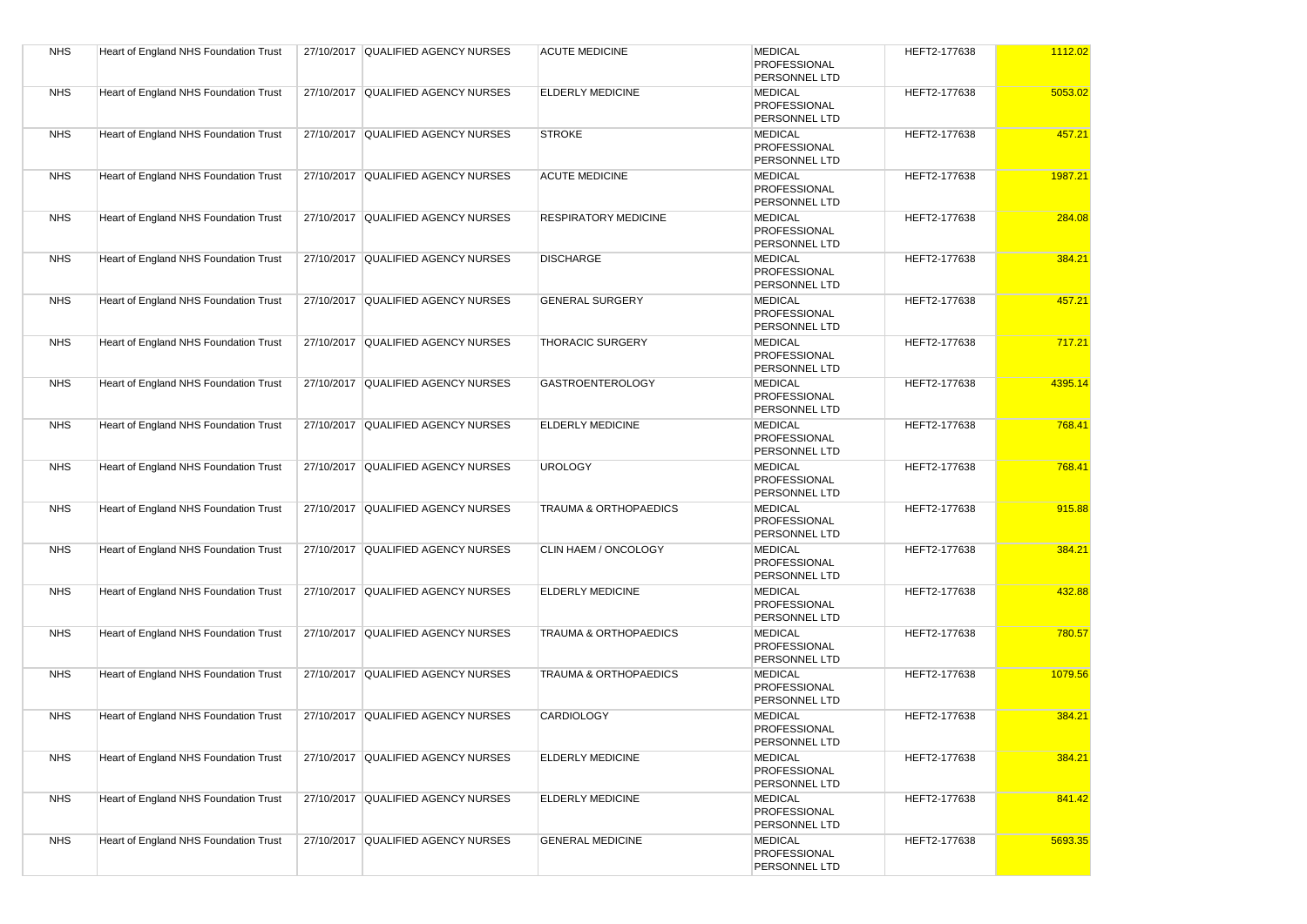| <b>NHS</b> | Heart of England NHS Foundation Trust |                      | 27/10/2017 PROPERTY PLANT AND<br><b>EQUIPMENT</b>                     | CAPITAL                     | <b>ARTHUR M GRIFFITHS</b><br>AND SON LTD     | IN17425         | 92402.09   |
|------------|---------------------------------------|----------------------|-----------------------------------------------------------------------|-----------------------------|----------------------------------------------|-----------------|------------|
| <b>NHS</b> | Heart of England NHS Foundation Trust | 27/10/2017 MSSE      |                                                                       | SURGERY MANAGEMENT          | <b>ARJO UK LIMITED</b>                       | L3390426825     | 47871.55   |
| <b>NHS</b> | Heart of England NHS Foundation Trust |                      | 27/10/2017 PURCHASE OF HEALTH CARE<br><b>SERVICES</b>                 | <b>DISCHARGE</b>            | <b>HEALTHCARE AT HOME</b><br><b>LTD</b>      | OP/6501295      | 64655.00   |
| <b>NHS</b> | Heart of England NHS Foundation Trust |                      | 27/10/2017 PURCHASE OF HEALTH CARE<br><b>SERVICES</b>                 | <b>DISCHARGE</b>            | <b>HEALTHCARE AT HOME</b><br><b>LTD</b>      | OP/6580932      | 64655.00   |
| <b>NHS</b> | Heart of England NHS Foundation Trust |                      | 27/10/2017 PURCHASE OF HEALTH CARE<br><b>SERVICES</b>                 | <b>DISCHARGE</b>            | <b>HEALTHCARE AT HOME</b><br><b>LTD</b>      | OP/6666332      | 64655.00   |
| <b>NHS</b> | Heart of England NHS Foundation Trust | 27/10/2017 UTILITIES |                                                                       | TRUST ENERGY & UTILITIES    | <b>ENER-G COMBINED</b><br><b>POWER</b>       | SOLIHULL31      | 210461.46  |
| <b>NHS</b> | Heart of England NHS Foundation Trust |                      | 23/10/2017 CONTRACT HOTEL SERVICES                                    | <b>HOTEL SERVICES</b>       | <b>G4S FACILITIES</b><br>MANAGEMENT (UK) LTD | 90225683        | 877528.52  |
| <b>NHS</b> | Heart of England NHS Foundation Trust |                      | 20/10/2017 PROPERTY PLANT AND<br><b>EQUIPMENT</b>                     | CAPITAL                     | E MANTON LIMITED                             | 10694           | 76092.72   |
| <b>NHS</b> | Heart of England NHS Foundation Trust |                      | 20/10/2017 APPLIANCES & IMPLANTS                                      | <b>CARDIOLOGY</b>           | <b>MEDTRONIC LTD</b>                         | 1098681096      | 198360.00  |
| <b>NHS</b> | Heart of England NHS Foundation Trust | 20/10/2017 DRUGS     |                                                                       | PHARMACY                    | ROCHE PRODUCTS LTD<br>(PHARMACEUTICALS)      | 1321975418      | 34221.60   |
| <b>NHS</b> | Heart of England NHS Foundation Trust |                      | 20/10/2017 PROPERTY PLANT AND<br><b>EQUIPMENT</b>                     | <b>CAPITAL</b>              | <b>DAVID PARADINE</b><br>(ELECTRICAL) LTD    | 15883           | 32826.24   |
| <b>NHS</b> | Heart of England NHS Foundation Trust | 20/10/2017   MSSE    |                                                                       | <b>RENAL MEDICINE</b>       | <b>BAXTER HEALTHCARE</b><br>LTD              | 17162364        | 85194.17   |
| <b>NHS</b> | Heart of England NHS Foundation Trust |                      | 20/10/2017 AUDITORS REMUNERATION                                      | <b>FINANCE</b>              | <b>KPMG LLP</b>                              | 5501427673      | 14833.20   |
| <b>NHS</b> | Heart of England NHS Foundation Trust |                      | 20/10/2017 AUDITORS REMUNERATION                                      | <b>FINANCE</b>              | <b>KPMG LLP</b>                              | 5501427673      | 17308.80   |
| <b>NHS</b> | Heart of England NHS Foundation Trust |                      | 20/10/2017 PRINTING STATIONERY &<br><b>POSTAGE</b>                    | ICT                         | P.C.T.I. SOLUTIONS<br>LIMITED                | 59931           | 36000.00   |
| <b>NHS</b> | Heart of England NHS Foundation Trust |                      | 20/10/2017 RENTS RATES & LEASES                                       | CAR PARKING + SECURITY      | <b>BIRMINGHAM CITY</b><br><b>COUNCIL</b>     | 9002299682      | 61500.00   |
| <b>NHS</b> | Heart of England NHS Foundation Trust |                      | 20/10/2017 CONTRACT HOTEL SERVICES                                    | <b>HOTEL SERVICES</b>       | <b>G4S FACILITIES</b><br>MANAGEMENT (UK) LTD | 90225184        | 113426.84  |
| <b>NHS</b> | Heart of England NHS Foundation Trust |                      | 20/10/2017 EXTERNAL GENERAL SERVICE<br><b>CONTRACTS</b>               | CAR PARKING + SECURITY      | <b>G4S FACILITIES</b><br>MANAGEMENT (UK) LTD | 90225684        | 147776.41  |
| <b>NHS</b> | Heart of England NHS Foundation Trust | 20/10/2017 DRUGS     |                                                                       | <b>PHARMACY</b>             | <b>BOOTS UK LIMITED</b>                      | 9224-1800120117 | 1435760.06 |
| <b>NHS</b> | Heart of England NHS Foundation Trust | 20/10/2017 DRUGS     |                                                                       | PHARMACY                    | <b>CSL BEHRING UK LTD</b>                    | 991831223       | 42541.60   |
| <b>NHS</b> | Heart of England NHS Foundation Trust |                      | 20/10/2017 BUILDING & ENGINEERING<br><b>CONTRACTS &amp; EQUIPMENT</b> | <b>IRREGULAR WORKS</b>      | <b>ENDERBEY LTD</b>                          | E1441           | 56601.60   |
| <b>NHS</b> | Heart of England NHS Foundation Trust |                      | 20/10/2017 BUILDING & ENGINEERING<br><b>CONTRACTS &amp; EQUIPMENT</b> | <b>IRREGULAR WORKS</b>      | <b>ENDERBEY LTD</b>                          | EI440           | 80520.00   |
| <b>NHS</b> | Heart of England NHS Foundation Trust |                      | 20/10/2017 QUALIFIED AGENCY NURSES                                    | <b>GASTROENTEROLOGY</b>     | <b>MEDICSPRO LTD</b>                         | HEFT2-176968    | 135.30     |
| <b>NHS</b> | Heart of England NHS Foundation Trust |                      | 20/10/2017 QUALIFIED AGENCY NURSES                                    | <b>INFECTIOUS DISEASES</b>  | <b>MEDICSPRO LTD</b>                         | HEFT2-176968    | 768.42     |
| <b>NHS</b> | Heart of England NHS Foundation Trust |                      | 20/10/2017 QUALIFIED AGENCY NURSES                                    | <b>RESPIRATORY MEDICINE</b> | <b>MEDICSPROLTD</b>                          | HEFT2-176968    | 984.82     |
| <b>NHS</b> | Heart of England NHS Foundation Trust |                      | 20/10/2017 QUALIFIED AGENCY NURSES                                    | <b>GENERAL MEDICINE</b>     | <b>MEDICSPROLTD</b>                          | HEFT2-176968    | 1377.07    |
| <b>NHS</b> | Heart of England NHS Foundation Trust |                      | 20/10/2017 QUALIFIED AGENCY NURSES                                    | <b>ACUTE MEDICINE</b>       | <b>MEDICSPROLTD</b>                          | HEFT2-176968    | 5182.61    |
| <b>NHS</b> | Heart of England NHS Foundation Trust |                      | 20/10/2017 QUALIFIED AGENCY NURSES                                    | <b>ACUTE MEDICINE</b>       | <b>MEDICSPROLTD</b>                          | HEFT2-176968    | 132.58     |
| <b>NHS</b> | Heart of England NHS Foundation Trust |                      | 20/10/2017 QUALIFIED AGENCY NURSES                                    | <b>ELDERLY MEDICINE</b>     | <b>MEDICSPROLTD</b>                          | HEFT2-176968    | 578.99     |
| <b>NHS</b> | Heart of England NHS Foundation Trust |                      | 20/10/2017 QUALIFIED AGENCY NURSES                                    | <b>ELDERLY MEDICINE</b>     | <b>MEDICSPROLTD</b>                          | HEFT2-176968    | 997.01     |
| <b>NHS</b> | Heart of England NHS Foundation Trust |                      | 20/10/2017 QUALIFIED AGENCY NURSES                                    | <b>RESPIRATORY MEDICINE</b> | <b>MEDICSPROLTD</b>                          | HEFT2-176968    | 1164.79    |
| <b>NHS</b> | Heart of England NHS Foundation Trust |                      | 20/10/2017 QUALIFIED AGENCY NURSES                                    | A & E                       | <b>MEDICSPROLTD</b>                          | HEFT2-176968    | 2851.13    |
| <b>NHS</b> | Heart of England NHS Foundation Trust |                      | 20/10/2017 QUALIFIED AGENCY NURSES                                    | A & E                       | <b>MEDICSPRO LTD</b>                         | HEFT2-176968    | 3914.99    |
| <b>NHS</b> | Heart of England NHS Foundation Trust |                      | 20/10/2017 QUALIFIED AGENCY NURSES                                    | CARDIOLOGY                  | <b>MEDICSPRO LTD</b>                         | HEFT2-176968    | 384.21     |
| <b>NHS</b> | Heart of England NHS Foundation Trust |                      | 20/10/2017 QUALIFIED AGENCY NURSES                                    | <b>CARDIOLOGY</b>           | MEDICSPRO LTD                                | HEFT2-176968    | 432.88     |
| <b>NHS</b> | Heart of England NHS Foundation Trust |                      | 20/10/2017 QUALIFIED AGENCY NURSES                                    | <b>ELDERLY MEDICINE</b>     | <b>MEDICSPROLTD</b>                          | HEFT2-176968    | 903.66     |
| <b>NHS</b> | Heart of England NHS Foundation Trust |                      | 20/10/2017 QUALIFIED AGENCY NURSES                                    | <b>GYNAECOLOGY</b>          | <b>MEDICSPRO LTD</b>                         | HEFT2-176968    | 1536.82    |
| <b>NHS</b> | Heart of England NHS Foundation Trust |                      | 20/10/2017 QUALIFIED AGENCY NURSES                                    | <b>PAEDIATRICS</b>          | <b>MEDICSPRO LTD</b>                         | HEFT2-176968    | 194.79     |
| <b>NHS</b> | Heart of England NHS Foundation Trust |                      | 20/10/2017 QUALIFIED AGENCY NURSES                                    | TRAUMA & ORTHOPAEDICS       | <b>MEDICSPROLTD</b>                          | HEFT2-176968    | 780.58     |
| <b>NHS</b> | Heart of England NHS Foundation Trust |                      | 20/10/2017 QUALIFIED AGENCY NURSES                                    | ENT                         | <b>MEDICSPRO LTD</b>                         | HEFT2-176968    | 1417.75    |
| <b>NHS</b> | Heart of England NHS Foundation Trust |                      | 20/10/2017 QUALIFIED AGENCY NURSES                                    | <b>PAEDIATRICS</b>          | <b>MEDICSPRO LTD</b>                         | HEFT2-176968    | 193.49     |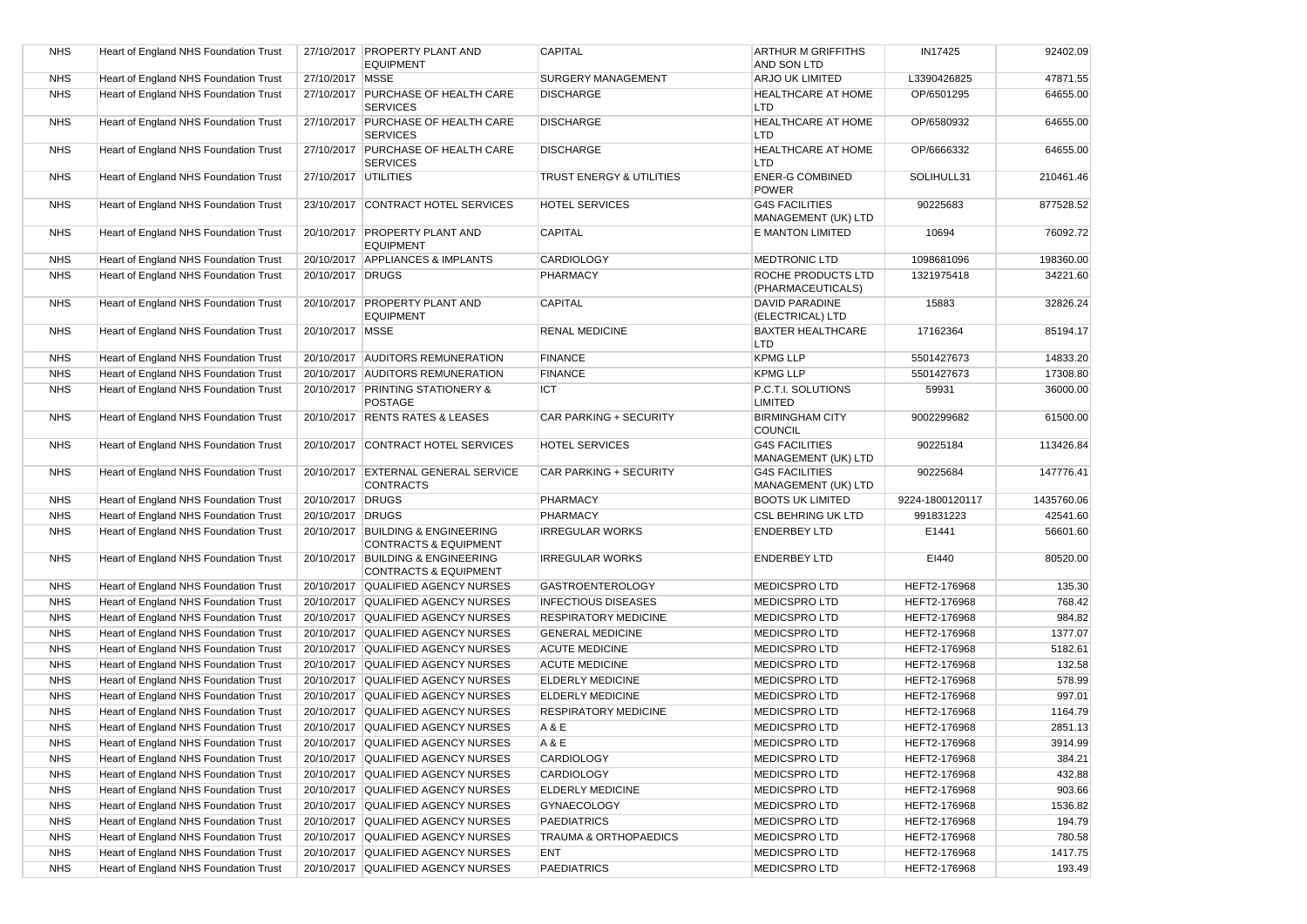| <b>NHS</b> | Heart of England NHS Foundation Trust | 20/10/2017 QUALIFIED AGENCY NURSES | <b>GENERAL MEDICINE</b>          | <b>MEDICSPRO LTD</b>                       | HEFT2-176968 | 396.38             |
|------------|---------------------------------------|------------------------------------|----------------------------------|--------------------------------------------|--------------|--------------------|
| <b>NHS</b> | Heart of England NHS Foundation Trust | 20/10/2017 QUALIFIED AGENCY NURSES | <b>DIABETES</b>                  | <b>MEDICSPRO LTD</b>                       | HEFT2-176968 | 788.70             |
| <b>NHS</b> | Heart of England NHS Foundation Trust | 20/10/2017 QUALIFIED AGENCY NURSES | <b>GENERAL SURGERY</b>           | <b>MEDICSPRO LTD</b>                       | HEFT2-176968 | 1658.55            |
| <b>NHS</b> | Heart of England NHS Foundation Trust | 20/10/2017 QUALIFIED AGENCY NURSES | <b>RESPIRATORY MEDICINE</b>      | <b>MEDICSPROLTD</b>                        | HEFT2-176968 | 2210.49            |
| <b>NHS</b> | Heart of England NHS Foundation Trust | 20/10/2017 QUALIFIED AGENCY NURSES | <b>INFECTIOUS DISEASES</b>       | <b>MEDICSPRO LTD</b>                       | HEFT2-176968 | 347.68             |
| <b>NHS</b> | Heart of England NHS Foundation Trust | 20/10/2017 QUALIFIED AGENCY NURSES | <b>ACUTE MEDICINE</b>            | <b>MEDICSPRO LTD</b>                       | HEFT2-176968 | 376.10             |
| <b>NHS</b> | Heart of England NHS Foundation Trust | 20/10/2017 QUALIFIED AGENCY NURSES | <b>TRAUMA &amp; ORTHOPAEDICS</b> | <b>MEDICSPRO LTD</b>                       | HEFT2-176968 | 1079.61            |
| <b>NHS</b> | Heart of England NHS Foundation Trust | 20/10/2017 QUALIFIED AGENCY NURSES | <b>DIABETES</b>                  | <b>MEDICSPROLTD</b>                        | HEFT2-176968 | 1850.60            |
| <b>NHS</b> | Heart of England NHS Foundation Trust | 20/10/2017 QUALIFIED AGENCY NURSES | <b>PAEDIATRICS</b>               | <b>MEDICSPRO LTD</b>                       | HEFT2-176968 | 216.42             |
| <b>NHS</b> | Heart of England NHS Foundation Trust | 20/10/2017 QUALIFIED AGENCY NURSES | <b>ELDERLY MEDICINE</b>          | <b>MEDICSPRO LTD</b>                       | HEFT2-176968 | 311.20             |
| <b>NHS</b> | Heart of England NHS Foundation Trust | 20/10/2017 QUALIFIED AGENCY NURSES | <b>CRITICAL CARE</b>             | <b>MEDICSPROLTD</b>                        | HEFT2-176968 | 366.63             |
| <b>NHS</b> | Heart of England NHS Foundation Trust | 20/10/2017 QUALIFIED AGENCY NURSES | <b>CARDIOLOGY</b>                | <b>MEDICSPROLTD</b>                        | HEFT2-176968 | 384.21             |
| <b>NHS</b> | Heart of England NHS Foundation Trust | 20/10/2017 QUALIFIED AGENCY NURSES | <b>DISCHARGE</b>                 | <b>MEDICSPROLTD</b>                        | HEFT2-176968 | 432.88             |
| <b>NHS</b> | Heart of England NHS Foundation Trust | 20/10/2017 QUALIFIED AGENCY NURSES | <b>ACUTE MEDICINE</b>            | <b>MEDICSPROLTD</b>                        | HEFT2-176968 | 432.92             |
| <b>NHS</b> | Heart of England NHS Foundation Trust | 20/10/2017 QUALIFIED AGENCY NURSES | CLIN HAEM / ONCOLOGY             | <b>MEDICSPROLTD</b>                        | HEFT2-176968 | 780.58             |
| <b>NHS</b> | Heart of England NHS Foundation Trust | 20/10/2017 QUALIFIED AGENCY NURSES | <b>STROKE</b>                    | <b>MEDICSPROLTD</b>                        | HEFT2-176968 | 841.42             |
| <b>NHS</b> | Heart of England NHS Foundation Trust | 20/10/2017 QUALIFIED AGENCY NURSES | <b>ELDERLY MEDICINE</b>          | <b>MEDICSPROLTD</b>                        | HEFT2-176968 | 2127.88            |
| <b>NHS</b> | Heart of England NHS Foundation Trust | 20/10/2017 QUALIFIED AGENCY NURSES | TRAUMA & ORTHOPAEDICS            | <b>MEDICSPROLTD</b>                        | HEFT2-176968 | 3015.46            |
| <b>NHS</b> | Heart of England NHS Foundation Trust | 20/10/2017 QUALIFIED AGENCY NURSES | <b>ELDERLY MEDICINE</b>          | <b>MEDICSPROLTD</b>                        | HEFT2-176968 | 3815.00            |
| <b>NHS</b> | Heart of England NHS Foundation Trust | 20/10/2017 QUALIFIED AGENCY NURSES | <b>ELDERLY MEDICINE</b>          | <b>MEDICSPROLTD</b>                        | HEFT2-176968 | 422.02             |
| <b>NHS</b> | Heart of England NHS Foundation Trust | 20/10/2017 QUALIFIED AGENCY NURSES | <b>ELDERLY MEDICINE</b>          | <b>MEDICSPRO LTD</b>                       | HEFT2-176968 | 537.04             |
| <b>NHS</b> | Heart of England NHS Foundation Trust | 20/10/2017 QUALIFIED AGENCY NURSES | <b>ACUTE MEDICINE</b>            | <b>MEDICSPROLTD</b>                        | HEFT2-176968 | 956.42             |
| <b>NHS</b> | Heart of England NHS Foundation Trust | 20/10/2017 QUALIFIED AGENCY NURSES | <b>RENAL MEDICINE</b>            | <b>MEDICSPROLTD</b>                        | HEFT2-176968 | 1152.61            |
| <b>NHS</b> | Heart of England NHS Foundation Trust | 20/10/2017 QUALIFIED AGENCY NURSES | <b>ELDERLY MEDICINE</b>          | <b>ID MEDICAL</b>                          | HEFT2-176976 | 3416.04            |
| <b>NHS</b> | Heart of England NHS Foundation Trust | 20/10/2017 QUALIFIED AGENCY NURSES | <b>ACUTE MEDICINE</b>            | <b>ID MEDICAL</b>                          | HEFT2-176976 | 3408.16            |
| <b>NHS</b> | Heart of England NHS Foundation Trust | 20/10/2017 QUALIFIED AGENCY NURSES | <b>GENERAL MEDICINE</b>          | <b>ID MEDICAL</b>                          | HEFT2-176976 | 338.26             |
| <b>NHS</b> | Heart of England NHS Foundation Trust | 20/10/2017 QUALIFIED AGENCY NURSES | <b>ELDERLY MEDICINE</b>          | <b>ID MEDICAL</b>                          | HEFT2-176976 | 457.21             |
| <b>NHS</b> | Heart of England NHS Foundation Trust | 20/10/2017 QUALIFIED AGENCY NURSES | <b>ELDERLY MEDICINE</b>          | <b>ID MEDICAL</b>                          | HEFT2-176976 | 457.21             |
| <b>NHS</b> | Heart of England NHS Foundation Trust | 20/10/2017 QUALIFIED AGENCY NURSES | <b>THORACIC SURGERY</b>          | <b>ID MEDICAL</b>                          | HEFT2-176976 | 722.46             |
| <b>NHS</b> | Heart of England NHS Foundation Trust | 20/10/2017 QUALIFIED AGENCY NURSES | <b>STROKE</b>                    | <b>ID MEDICAL</b>                          | HEFT2-176976 | 1506.98            |
| <b>NHS</b> |                                       |                                    |                                  |                                            |              |                    |
| <b>NHS</b> | Heart of England NHS Foundation Trust | 20/10/2017 QUALIFIED AGENCY NURSES | <b>GASTROENTEROLOGY</b>          | <b>ID MEDICAL</b>                          | HEFT2-176976 | 5086.64<br>1026.87 |
|            | Heart of England NHS Foundation Trust | 20/10/2017 QUALIFIED AGENCY NURSES | <b>RESPIRATORY MEDICINE</b>      | <b>ID MEDICAL</b>                          | HEFT2-176976 |                    |
| <b>NHS</b> | Heart of England NHS Foundation Trust | 20/10/2017 QUALIFIED AGENCY NURSES | <b>GENERAL MEDICINE</b>          | <b>ID MEDICAL</b>                          | HEFT2-176976 | 1554.56            |
| <b>NHS</b> | Heart of England NHS Foundation Trust | 20/10/2017 QUALIFIED AGENCY NURSES | <b>ELDERLY MEDICINE</b>          | <b>ID MEDICAL</b>                          | HEFT2-176976 | 600.63             |
| <b>NHS</b> | Heart of England NHS Foundation Trust | 20/10/2017 QUALIFIED AGENCY NURSES | <b>GENERAL MEDICINE</b>          | <b>ID MEDICAL</b>                          | HEFT2-176976 | 768.41             |
| <b>NHS</b> | Heart of England NHS Foundation Trust | 20/10/2017 QUALIFIED AGENCY NURSES | <b>ELDERLY MEDICINE</b>          | <b>ID MEDICAL</b>                          | HEFT2-176976 | 600.63             |
| <b>NHS</b> | Heart of England NHS Foundation Trust | 20/10/2017 QUALIFIED AGENCY NURSES | <b>GENERAL SURGERY</b>           | <b>ID MEDICAL</b>                          | HEFT2-176976 | 7345.63            |
| <b>NHS</b> | Heart of England NHS Foundation Trust | 20/10/2017 QUALIFIED AGENCY NURSES | <b>RESPIRATORY MEDICINE</b>      | <b>ID MEDICAL</b>                          | HEFT2-176976 | 384.21             |
| <b>NHS</b> | Heart of England NHS Foundation Trust | 20/10/2017 QUALIFIED AGENCY NURSES | <b>INFECTIOUS DISEASES</b>       | <b>ID MEDICAL</b>                          | HEFT2-176976 | 384.21             |
| <b>NHS</b> | Heart of England NHS Foundation Trust | 20/10/2017 QUALIFIED AGENCY NURSES | <b>ELDERLY MEDICINE</b>          | <b>ID MEDICAL</b>                          | HEFT2-176976 | 457.21             |
| <b>NHS</b> | Heart of England NHS Foundation Trust | 20/10/2017 QUALIFIED AGENCY NURSES | <b>RESPIRATORY MEDICINE</b>      | <b>ID MEDICAL</b>                          | HEFT2-176976 | 1152.60            |
| <b>NHS</b> | Heart of England NHS Foundation Trust | 20/10/2017 QUALIFIED AGENCY NURSES | A & E                            | <b>ID MEDICAL</b>                          | HEFT2-176976 | 1994.02            |
| <b>NHS</b> | Heart of England NHS Foundation Trust | 20/10/2017 QUALIFIED AGENCY NURSES | <b>THEATRES</b>                  | <b>FIRSTPOINT</b><br><b>HEALTHCARE LTD</b> | HEFT2-176980 | 1150.92            |
| <b>NHS</b> | Heart of England NHS Foundation Trust | 20/10/2017 QUALIFIED AGENCY NURSES | <b>RADIOLOGY</b>                 | <b>FIRSTPOINT</b><br><b>HEALTHCARE LTD</b> | HEFT2-176980 | 1839.16            |
| <b>NHS</b> | Heart of England NHS Foundation Trust | 20/10/2017 QUALIFIED AGENCY NURSES | <b>THEATRES</b>                  | <b>FIRSTPOINT</b><br><b>HEALTHCARE LTD</b> | HEFT2-176980 | 2209.27            |
| <b>NHS</b> | Heart of England NHS Foundation Trust | 20/10/2017 QUALIFIED AGENCY NURSES | <b>THEATRES</b>                  | <b>FIRSTPOINT</b><br><b>HEALTHCARE LTD</b> | HEFT2-176980 | 2890.94            |
| <b>NHS</b> | Heart of England NHS Foundation Trust | 20/10/2017 QUALIFIED AGENCY NURSES | <b>THEATRES</b>                  | <b>FIRSTPOINT</b><br><b>HEALTHCARE LTD</b> | HEFT2-176980 | 46034.75           |
| <b>NHS</b> | Heart of England NHS Foundation Trust | 20/10/2017 QUALIFIED AGENCY NURSES | <b>GASTROENTEROLOGY</b>          | <b>FIRSTPOINT</b><br><b>HEALTHCARE LTD</b> | HEFT2-176980 | 201.00             |
|            |                                       |                                    |                                  |                                            |              |                    |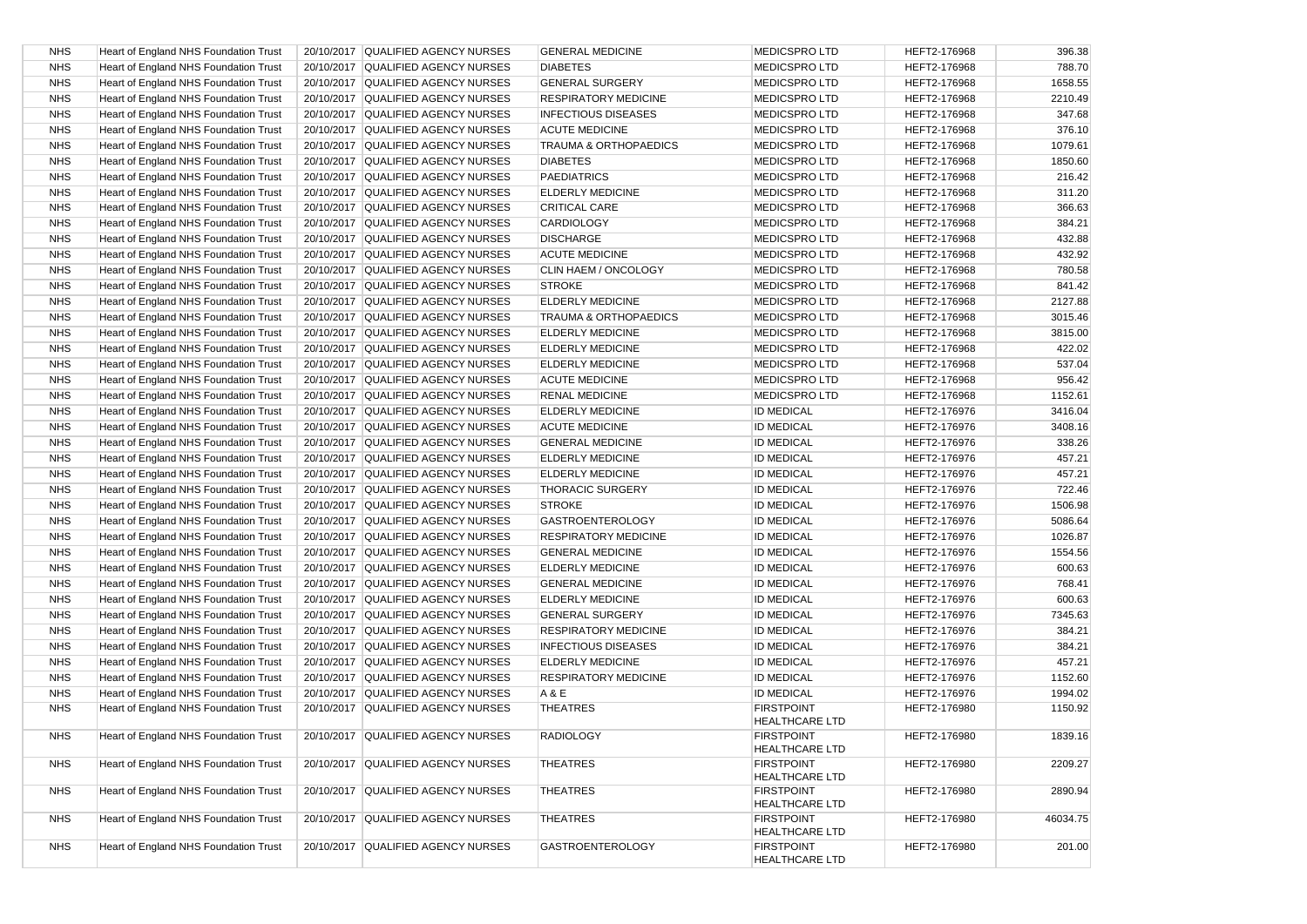| <b>NHS</b> | Heart of England NHS Foundation Trust |                      | 20/10/2017 OTHER CREDITORS CURRENT                     | <b>BALANCE SHEET</b>           | CHILDCARE VOUCHERS<br>LTD                                                              | IN159385897                  | 70155.99   |
|------------|---------------------------------------|----------------------|--------------------------------------------------------|--------------------------------|----------------------------------------------------------------------------------------|------------------------------|------------|
| <b>NHS</b> | Heart of England NHS Foundation Trust |                      | 20/10/2017 PURCHASE OF HEALTHCARE<br>SERVICES NHS      | <b>MEDICINE MANAGEMENT</b>     | <b>BUPA CARE HOMES LTD</b>                                                             | SLB016043                    | 34997.14   |
| <b>NHS</b> | Heart of England NHS Foundation Trust |                      | 20/10/2017 CONTRACT HOTEL SERVICES                     | <b>HOTEL SERVICES</b>          | BERENDSEN UK LTD T/A<br><b>GUARDIAN (WAS THE</b><br><b>SUNLIGHT SERVICES</b><br>GROUP) | SN2724885                    | 63579.92   |
| <b>NHS</b> | Heart of England NHS Foundation Trust |                      | 20/10/2017 CONTRACT HOTEL SERVICES                     | <b>HOTEL SERVICES</b>          | BERENDSEN UK LTD T/A<br><b>GUARDIAN (WAS THE</b><br><b>SUNLIGHT SERVICES</b><br>GROUP) | SN2724932                    | 111692.92  |
| <b>NHS</b> | Heart of England NHS Foundation Trust |                      | 20/10/2017 CONTRACT HOTEL SERVICES                     | <b>HOTEL SERVICES</b>          | BERENDSEN UK LTD T/A<br><b>GUARDIAN (WAS THE</b><br>SUNLIGHT SERVICES<br>GROUP)        | SN2725030                    | 41073.52   |
| <b>NHS</b> | Heart of England NHS Foundation Trust |                      | 18/10/2017 RENTS RATES & LEASES                        | <b>WORKFORCE</b>               | SHOO 262 LIMITED T/A<br><b>COLLIERS</b><br><b>INTERNATIONAL</b>                        | 549439                       | 71247.90   |
| <b>NHS</b> | Heart of England NHS Foundation Trust | 17/10/2017 TRAINING  |                                                        | L&D                            | HM REVENUE AND<br><b>CUSTOMS -</b><br><b>CUMBERNAULD</b>                               | 068PD000020231706/<br>SEPT17 | 150568.01  |
| <b>NHS</b> | Heart of England NHS Foundation Trust |                      | 17/10/2017 OTHER CREDITORS CURRENT                     | <b>BALANCE SHEET</b>           | <b>HM REVENUE AND</b><br><b>CUSTOMS -</b><br>CUMBERNAULD                               | 068PD000020231706/<br>SEPT17 | 9353770.34 |
| <b>NHS</b> | Heart of England NHS Foundation Trust |                      | 16/10/2017 OTHER ESTABLISHMENT COSTS                   | <b>GOVERNANCE</b>              | <b>NHS LITIGATION</b><br><b>AUTHORITY</b>                                              | SICX/00125606                | 2364426.30 |
| <b>NHS</b> | Heart of England NHS Foundation Trust |                      | 16/10/2017 OTHER ESTABLISHMENT COSTS                   | <b>GOVERNANCE</b>              | <b>NHS LITIGATION</b><br><b>AUTHORITY</b>                                              | SICX/00125607                | 39392.80   |
| <b>NHS</b> | Heart of England NHS Foundation Trust |                      | 12/10/2017 OTHER MISCELLANEOUS                         | <b>DIABETES</b>                | <b>MEDICAL IMAGING UK</b><br>LTD                                                       | 0000001301                   | 49693.99   |
| <b>NHS</b> | Heart of England NHS Foundation Trust |                      | 12/10/2017 OTHER MISCELLANEOUS                         | <b>DIABETES</b>                | <b>MEDICAL IMAGING UK</b><br>LTD                                                       | 0000001337                   | 49693.99   |
| <b>NHS</b> | Heart of England NHS Foundation Trust | 12/10/2017 UTILITIES |                                                        | TRUST ENERGY & UTILITIES       | <b>EDF ENERGY</b><br><b>CUSTOMERS PLC (WAS</b><br><b>LONDON ENERGY)</b>                | 000003139946                 | 138420.68  |
| <b>NHS</b> | Heart of England NHS Foundation Trust | 12/10/2017 MSSE      |                                                        | CLIN HAEM / ONCOLOGY           | <b>ANTHONY NOLAN TRUST</b>                                                             | 06/09/2017                   | 32619.93   |
| <b>NHS</b> | Heart of England NHS Foundation Trust |                      | 12/10/2017 RAW MATERIALS AND<br><b>CONSUMABLES</b>     | ALL WARDS AND DEPTS            | NHS SUPPLY CHAIN.                                                                      | 1018104903                   | 210054.46  |
| <b>NHS</b> | Heart of England NHS Foundation Trust |                      | 12/10/2017 PROPERTY PLANT AND<br><b>EQUIPMENT</b>      | <b>CAPITAL</b>                 | E MANTON LIMITED                                                                       | 10682                        | 94529.21   |
| <b>NHS</b> | Heart of England NHS Foundation Trust |                      | 12/10/2017 APPLIANCES & IMPLANTS                       | <b>CARDIOLOGY</b>              | <b>MEDTRONIC LTD</b>                                                                   | 1098682201                   | 315120.00  |
| <b>NHS</b> | Heart of England NHS Foundation Trust | 12/10/2017   MSSE    |                                                        | <b>RENAL MEDICINE</b>          | <b>BAXTER HEALTHCARE</b><br>LTD                                                        | 17141642                     | 86315.30   |
| <b>NHS</b> | Heart of England NHS Foundation Trust | 12/10/2017   MSSE    |                                                        | <b>RENAL MEDICINE</b>          | <b>BAXTER HEALTHCARE</b><br>LTD                                                        | 17142287                     | 36383.34   |
| <b>NHS</b> | Heart of England NHS Foundation Trust | 12/10/2017 DRUGS     |                                                        | <b>PHARMACY</b>                | <b>BAYER PLC</b>                                                                       | 187482815                    | 31464.00   |
| <b>NHS</b> | Heart of England NHS Foundation Trust |                      | 12/10/2017 SENIOR MEDICAL                              | <b>DIABETES</b>                | UNIVERSITY OF<br><b>BIRMINGHAM.</b>                                                    | 200SLA/0000603               | 191780.43  |
| <b>NHS</b> | Heart of England NHS Foundation Trust |                      | 12/10/2017 OTHER GENERAL SUPPLIES &<br><b>SERVICES</b> | <b>EMERGENCY CARE RESEARCH</b> | UNIVERSITY OF<br>BIRMINGHAM.                                                           | 212MED/10655                 | 31391.00   |
| <b>NHS</b> | Heart of England NHS Foundation Trust |                      | 12/10/2017 PROPERTY PLANT AND<br><b>EQUIPMENT</b>      | <b>CAPITAL</b>                 | SONOSITE LTD                                                                           | 367364                       | 38400.00   |
| <b>NHS</b> | Heart of England NHS Foundation Trust |                      | 12/10/2017 LABORATORY EQUIPMENT                        | LABORATORY MEDICINE            | ABBOTT LABORATORIES<br><b>LTD</b>                                                      | 855208058                    | 64249.20   |
| <b>NHS</b> | Heart of England NHS Foundation Trust |                      | 12/10/2017 RENTS RATES & LEASES                        | CAR PARKING + SECURITY         | <b>BIRMINGHAM CITY</b><br><b>COUNCIL</b>                                               | 9002243835                   | 36494.51   |
| <b>NHS</b> | Heart of England NHS Foundation Trust |                      | 12/10/2017 RENTS RATES & LEASES                        | CAR PARKING + SECURITY         | <b>BIRMINGHAM CITY</b><br>COUNCIL                                                      | 9002243836                   | 61500.00   |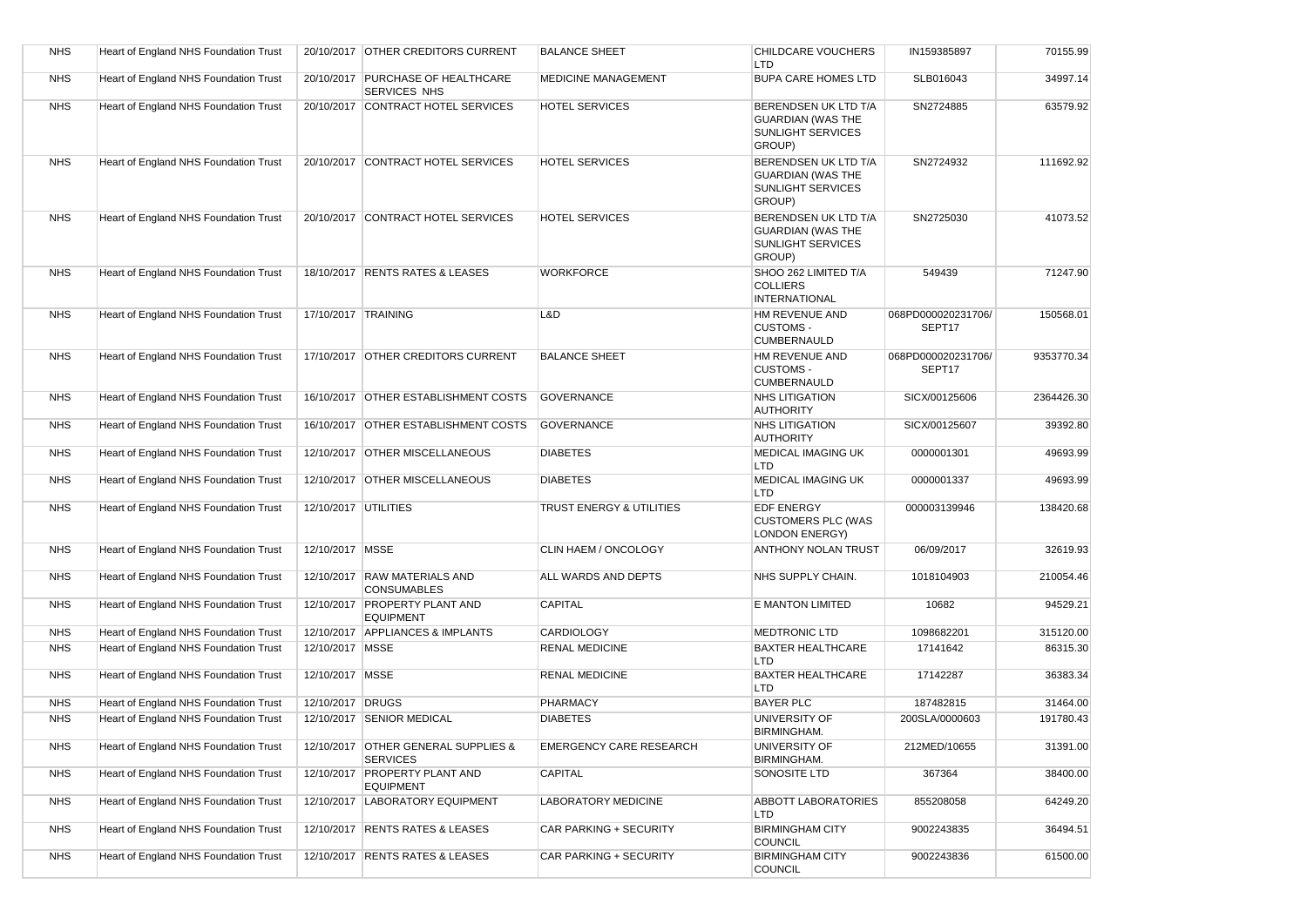| <b>NHS</b> | Heart of England NHS Foundation Trust | 12/10/2017 PURCHASE OF HEALTH CARE<br><b>SERVICES</b> | PHARMACY                         | <b>BOOTS UK LIMITED</b>                 | 92241800109813 | 66149.74 |
|------------|---------------------------------------|-------------------------------------------------------|----------------------------------|-----------------------------------------|----------------|----------|
| <b>NHS</b> | Heart of England NHS Foundation Trust | 12/10/2017 QUALIFIED AGENCY NURSES                    | <b>ACUTE MEDICINE</b>            | <b>ACTON BANKS</b><br><b>HEALTHCARE</b> | HEFT2-176246   | 320.17   |
| <b>NHS</b> | Heart of England NHS Foundation Trust | 12/10/2017 QUALIFIED AGENCY NURSES                    | <b>RESPIRATORY MEDICINE</b>      | <b>ACTON BANKS</b><br><b>HEALTHCARE</b> | HEFT2-176246   | 320.17   |
| <b>NHS</b> | Heart of England NHS Foundation Trust | 12/10/2017 QUALIFIED AGENCY NURSES                    | <b>STROKE</b>                    | <b>ACTON BANKS</b><br><b>HEALTHCARE</b> | HEFT2-176246   | 320.17   |
| <b>NHS</b> | Heart of England NHS Foundation Trust | 12/10/2017 QUALIFIED AGENCY NURSES                    | <b>ENT</b>                       | <b>ACTON BANKS</b><br><b>HEALTHCARE</b> | HEFT2-176246   | 381.01   |
| <b>NHS</b> | Heart of England NHS Foundation Trust | 12/10/2017 QUALIFIED AGENCY NURSES                    | <b>ELDERLY MEDICINE</b>          | <b>ACTON BANKS</b><br><b>HEALTHCARE</b> | HEFT2-176246   | 644.84   |
| <b>NHS</b> | Heart of England NHS Foundation Trust | 12/10/2017 QUALIFIED AGENCY NURSES                    | <b>ELDERLY MEDICINE</b>          | <b>ACTON BANKS</b><br><b>HEALTHCARE</b> | HEFT2-176246   | 820.69   |
| <b>NHS</b> | Heart of England NHS Foundation Trust | 12/10/2017 QUALIFIED AGENCY NURSES                    | <b>ELDERLY MEDICINE</b>          | <b>ACTON BANKS</b><br><b>HEALTHCARE</b> | HEFT2-176246   | 970.65   |
| <b>NHS</b> | Heart of England NHS Foundation Trust | 12/10/2017 QUALIFIED AGENCY NURSES                    | <b>ACUTE MEDICINE</b>            | <b>ACTON BANKS</b><br><b>HEALTHCARE</b> | HEFT2-176246   | 1831.90  |
| <b>NHS</b> | Heart of England NHS Foundation Trust | 12/10/2017 QUALIFIED AGENCY NURSES                    | A & E                            | <b>ACTON BANKS</b><br><b>HEALTHCARE</b> | HEFT2-176246   | 320.17   |
| <b>NHS</b> | Heart of England NHS Foundation Trust | 12/10/2017 QUALIFIED AGENCY NURSES                    | <b>GENERAL MEDICINE</b>          | <b>ACTON BANKS</b><br><b>HEALTHCARE</b> | HEFT2-176246   | 320.17   |
| <b>NHS</b> | Heart of England NHS Foundation Trust | 12/10/2017 QUALIFIED AGENCY NURSES                    | <b>GENERAL SURGERY</b>           | <b>ACTON BANKS</b><br><b>HEALTHCARE</b> | HEFT2-176246   | 650.48   |
| <b>NHS</b> | Heart of England NHS Foundation Trust | 12/10/2017 QUALIFIED AGENCY NURSES                    | <b>STROKE</b>                    | <b>ACTON BANKS</b><br><b>HEALTHCARE</b> | HEFT2-176246   | 1312.16  |
| <b>NHS</b> | Heart of England NHS Foundation Trust | 12/10/2017 QUALIFIED AGENCY NURSES                    | <b>OBSTETRICS</b>                | <b>ACTON BANKS</b><br><b>HEALTHCARE</b> | HEFT2-176246   | 3279.41  |
| <b>NHS</b> | Heart of England NHS Foundation Trust | 12/10/2017 QUALIFIED AGENCY NURSES                    | <b>TRAUMA &amp; ORTHOPAEDICS</b> | <b>ACTON BANKS</b><br><b>HEALTHCARE</b> | HEFT2-176246   | 331.44   |
| <b>NHS</b> | Heart of England NHS Foundation Trust | 12/10/2017 QUALIFIED AGENCY NURSES                    | <b>GYNAECOLOGY</b>               | <b>ACTON BANKS</b><br><b>HEALTHCARE</b> | HEFT2-176246   | 970.64   |
| <b>NHS</b> | Heart of England NHS Foundation Trust | 12/10/2017 QUALIFIED AGENCY NURSES                    | <b>TRAUMA &amp; ORTHOPAEDICS</b> | <b>ACTON BANKS</b><br><b>HEALTHCARE</b> | HEFT2-176246   | 970.65   |
| <b>NHS</b> | Heart of England NHS Foundation Trust | 12/10/2017 QUALIFIED AGENCY NURSES                    | <b>ACUTE MEDICINE</b>            | <b>ACTON BANKS</b><br><b>HEALTHCARE</b> | HEFT2-176246   | 320.17   |
| <b>NHS</b> | Heart of England NHS Foundation Trust | 12/10/2017 QUALIFIED AGENCY NURSES                    | <b>DISCHARGE</b>                 | <b>ACTON BANKS</b><br><b>HEALTHCARE</b> | HEFT2-176246   | 360.73   |
| <b>NHS</b> | Heart of England NHS Foundation Trust | 12/10/2017 QUALIFIED AGENCY NURSES                    | <b>GENERAL SURGERY</b>           | <b>ACTON BANKS</b><br><b>HEALTHCARE</b> | HEFT2-176246   | 1711.23  |
| <b>NHS</b> | Heart of England NHS Foundation Trust | 12/10/2017 QUALIFIED AGENCY NURSES                    | <b>RESPIRATORY MEDICINE</b>      | <b>ACTON BANKS</b><br><b>HEALTHCARE</b> | HEFT2-176246   | 2033.68  |
| <b>NHS</b> | Heart of England NHS Foundation Trust | 12/10/2017 QUALIFIED AGENCY NURSES                    | <b>CARDIOLOGY</b>                | <b>ACTON BANKS</b><br><b>HEALTHCARE</b> | HEFT2-176246   | 500.55   |
| <b>NHS</b> | Heart of England NHS Foundation Trust | 12/10/2017 QUALIFIED AGENCY NURSES                    | <b>RESPIRATORY MEDICINE</b>      | <b>ACTON BANKS</b><br><b>HEALTHCARE</b> | HEFT2-176246   | 596.40   |
| <b>NHS</b> | Heart of England NHS Foundation Trust | 12/10/2017 QUALIFIED AGENCY NURSES                    | <b>ELDERLY MEDICINE</b>          | <b>ACTON BANKS</b><br><b>HEALTHCARE</b> | HEFT2-176246   | 320.17   |
| <b>NHS</b> | Heart of England NHS Foundation Trust | 12/10/2017 QUALIFIED AGENCY NURSES                    | <b>ELDERLY MEDICINE</b>          | <b>ACTON BANKS</b><br><b>HEALTHCARE</b> | HEFT2-176246   | 320.17   |
| <b>NHS</b> | Heart of England NHS Foundation Trust | 12/10/2017 QUALIFIED AGENCY NURSES                    | GYNAECOLOGY                      | <b>ACTON BANKS</b><br><b>HEALTHCARE</b> | HEFT2-176246   | 330.31   |
| <b>NHS</b> | Heart of England NHS Foundation Trust | 12/10/2017 QUALIFIED AGENCY NURSES                    | TRAUMA & ORTHOPAEDICS            | <b>ACTON BANKS</b><br><b>HEALTHCARE</b> | HEFT2-176246   | 645.97   |
| <b>NHS</b> | Heart of England NHS Foundation Trust | 12/10/2017 QUALIFIED AGENCY NURSES                    | <b>DIABETES</b>                  | <b>ACTON BANKS</b><br><b>HEALTHCARE</b> | HEFT2-176246   | 1280.66  |
| <b>NHS</b> | Heart of England NHS Foundation Trust | 12/10/2017 QUALIFIED AGENCY NURSES                    | TRAUMA & ORTHOPAEDICS            | <b>ACTON BANKS</b><br><b>HEALTHCARE</b> | HEFT2-176246   | 1295.76  |
| <b>NHS</b> | Heart of England NHS Foundation Trust | 12/10/2017 QUALIFIED AGENCY NURSES                    | THORACIC SURGERY                 | <b>ACTON BANKS</b><br><b>HEALTHCARE</b> | HEFT2-176246   | 3679.03  |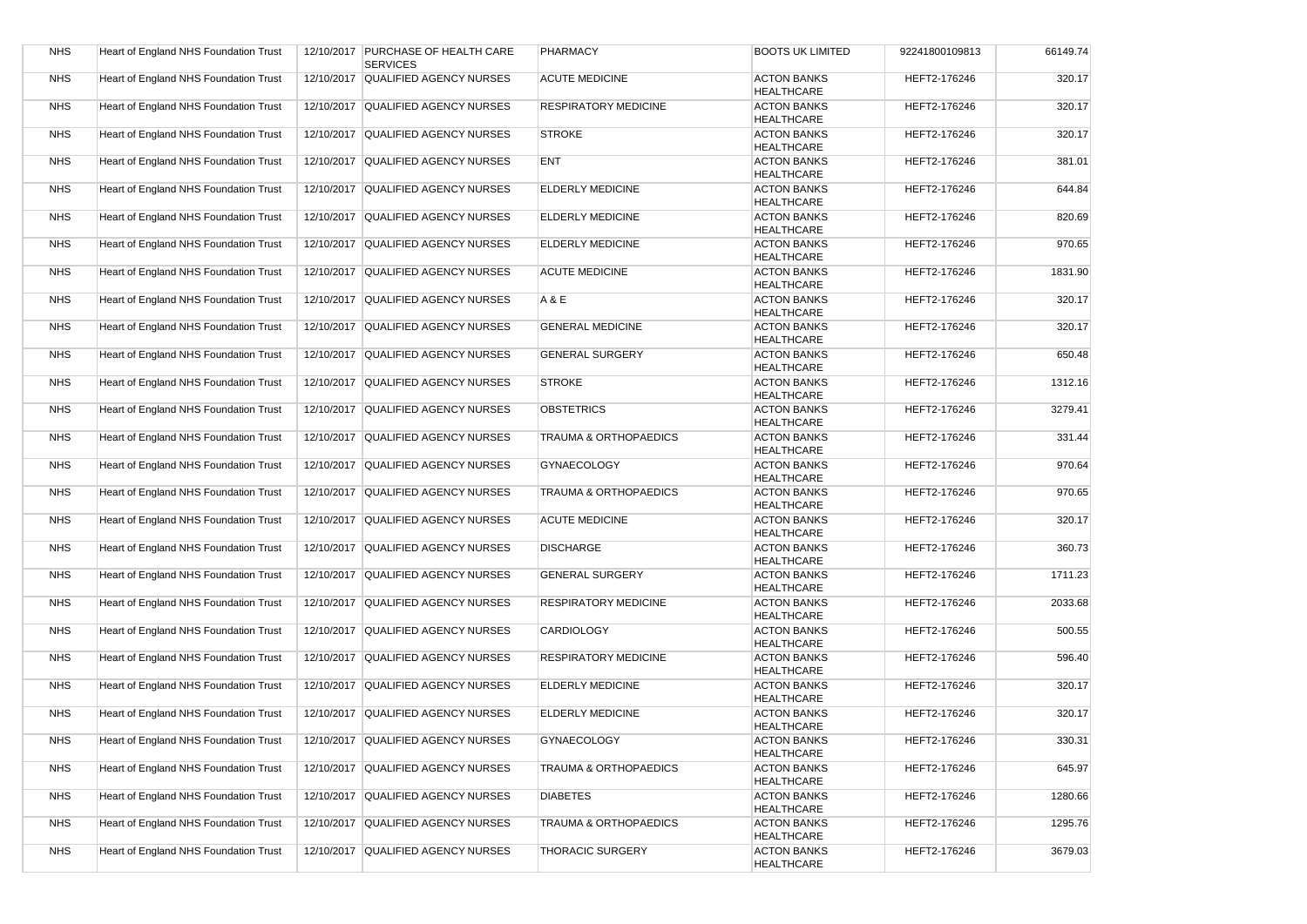| <b>NHS</b> | Heart of England NHS Foundation Trust |                       | 12/10/2017 QUALIFIED AGENCY NURSES                 | <b>ELDERLY MEDICINE</b>             | <b>ACTON BANKS</b><br><b>HEALTHCARE</b>                                                  | HEFT2-176246 | 1031.49   |
|------------|---------------------------------------|-----------------------|----------------------------------------------------|-------------------------------------|------------------------------------------------------------------------------------------|--------------|-----------|
| <b>NHS</b> | Heart of England NHS Foundation Trust |                       | 12/10/2017 QUALIFIED AGENCY NURSES                 | <b>ELDERLY MEDICINE</b>             | <b>ACTON BANKS</b><br><b>HEALTHCARE</b>                                                  | HEFT2-176246 | 1992.00   |
| <b>NHS</b> | Heart of England NHS Foundation Trust |                       | 12/10/2017 QUALIFIED AGENCY NURSES                 | <b>GASTROENTEROLOGY</b>             | <b>ACTON BANKS</b><br><b>HEALTHCARE</b>                                                  | HEFT2-176246 | 2141.95   |
| <b>NHS</b> | Heart of England NHS Foundation Trust |                       | 12/10/2017 QUALIFIED AGENCY NURSES                 | <b>GENERAL MEDICINE</b>             | <b>ACTON BANKS</b><br><b>HEALTHCARE</b>                                                  | HEFT2-176246 | 2773.21   |
| <b>NHS</b> | Heart of England NHS Foundation Trust |                       | 12/10/2017 QUALIFIED AGENCY NURSES                 | <b>GENERAL MEDICINE</b>             | <b>ACTON BANKS</b><br><b>HEALTHCARE</b>                                                  | HEFT2-176246 | 500.52    |
| <b>NHS</b> | Heart of England NHS Foundation Trust |                       | 12/10/2017 QUALIFIED AGENCY NURSES                 | <b>TRAUMA &amp; ORTHOPAEDICS</b>    | <b>ACTON BANKS</b><br><b>HEALTHCARE</b>                                                  | HEFT2-176246 | 1011.21   |
| <b>NHS</b> | Heart of England NHS Foundation Trust | 12/10/2017 TRAINING   |                                                    | <b>NURSING</b>                      | <b>BIRMINGHAM CITY</b><br><b>UNIVERSITY</b>                                              | HU000188     | 81250.00  |
| <b>NHS</b> | Heart of England NHS Foundation Trust |                       | 12/10/2017 PRINTING STATIONERY &<br><b>POSTAGE</b> | <b>TRAUMA &amp; ORTHOPAEDICS</b>    | <b>HEALTHCARE QUALITY</b><br><b>IMPROVEMENT</b><br>PARTNERSHIP                           | S05507       | 31746.00  |
| <b>NHS</b> | Heart of England NHS Foundation Trust | 6/10/2017             | <b>OTHER MISCELLANEOUS</b>                         | <b>OBSTETRICS</b>                   | <b>BIRMINGHAM AND</b><br>SOLIHULL MENTAL<br><b>HEALTH NHS</b><br><b>FOUNDATION TRUST</b> | 0000035517   | 79899.00  |
| <b>NHS</b> | Heart of England NHS Foundation Trust | 6/10/2017             | <b>RENTS RATES &amp; LEASES</b>                    | <b>CS ESTATES DIRECTORATE</b>       | <b>COMMUNITY HEALTH</b><br>PARTNERSHIPS LTD                                              | 0060038244   | 56887.39  |
| <b>NHS</b> | Heart of England NHS Foundation Trust | 6/10/2017             | <b>PURCHASE OF HEALTH CARE</b><br><b>SERVICES</b>  | <b>DISCHARGE</b>                    | SEVACARE UK LTD                                                                          | 090717B      | 30900.00  |
| <b>NHS</b> | Heart of England NHS Foundation Trust | 6/10/2017             | <b>RAW MATERIALS AND</b><br><b>CONSUMABLES</b>     | ALL WARDS AND DEPTS                 | NHS SUPPLY CHAIN.                                                                        | 1018102798   | 273655.20 |
| <b>NHS</b> | Heart of England NHS Foundation Trust | 6/10/2017             | PURCHASE OF HEALTH CARE<br><b>SERVICES</b>         | <b>DISCHARGE</b>                    | SEVACARE UK LTD                                                                          | 110617B      | 30030.00  |
| <b>NHS</b> | Heart of England NHS Foundation Trust | 6/10/2017             | <b>UTILITIES</b>                                   | TRUST ENERGY & UTILITIES            | <b>CORONA ENERGY</b><br><b>RETAIL 4 LIMITED</b>                                          | 12346667     | 31461.46  |
| <b>NHS</b> | Heart of England NHS Foundation Trust | 6/10/2017             | <b>UTILITIES</b>                                   | TRUST ENERGY & UTILITIES            | <b>CORONA ENERGY</b><br><b>RETAIL 4 LIMITED</b>                                          | 12346713     | 29213.99  |
| <b>NHS</b> | Heart of England NHS Foundation Trust | 6/10/2017             | <b>UTILITIES</b>                                   | TRUST ENERGY & UTILITIES            | <b>CORONA ENERGY</b><br><b>RETAIL 4 LIMITED</b>                                          | 12346758     | 26392.08  |
| <b>NHS</b> | Heart of England NHS Foundation Trust | 6/10/2017             | <b>UTILITIES</b>                                   | TRUST ENERGY & UTILITIES            | <b>CORONA ENERGY</b><br><b>RETAIL 4 LIMITED</b>                                          | 12351148     | 99030.00  |
| <b>NHS</b> | Heart of England NHS Foundation Trust | 6/10/2017             | UTILITIES                                          | TRUST ENERGY & UTILITIES            | <b>CORONA ENERGY</b><br><b>RETAIL 4 LIMITED</b>                                          | 12351391     | 93551.30  |
| <b>NHS</b> | Heart of England NHS Foundation Trust | 6/10/2017             | <b>UTILITIES</b>                                   | TRUST ENERGY & UTILITIES            | <b>CORONA ENERGY</b><br><b>RETAIL 4 LIMITED</b>                                          | 12351761     | 87919.46  |
| <b>NHS</b> | Heart of England NHS Foundation Trust | 6/10/2017             | <b>UTILITIES</b>                                   | TRUST ENERGY & UTILITIES            | <b>CORONA ENERGY</b><br><b>RETAIL 4 LIMITED</b>                                          | 12352104     | 71188.31  |
| <b>NHS</b> | Heart of England NHS Foundation Trust | 6/10/2017             | <b>UTILITIES</b>                                   | TRUST ENERGY & UTILITIES            | <b>CORONA ENERGY</b><br><b>RETAIL 4 LIMITED</b>                                          | 12352806     | 44557.50  |
| <b>NHS</b> | Heart of England NHS Foundation Trust | 6/10/2017             | UTILITIES                                          | TRUST ENERGY & UTILITIES            | <b>CORONA ENERGY</b><br><b>RETAIL 4 LIMITED</b>                                          | 12353397     | 39995.60  |
| <b>NHS</b> | Heart of England NHS Foundation Trust | 6/10/2017             | <b>UTILITIES</b>                                   | <b>TRUST ENERGY &amp; UTILITIES</b> | <b>CORONA ENERGY</b><br>RETAIL 4 LIMITED                                                 | 12354310     | 48233.56  |
| <b>NHS</b> | Heart of England NHS Foundation Trust | 6/10/2017 UTILITIES   |                                                    | TRUST ENERGY & UTILITIES            | <b>CORONA ENERGY</b><br>RETAIL 4 LIMITED                                                 | 12366616     | 31361.28  |
| <b>NHS</b> | Heart of England NHS Foundation Trust | 6/10/2017   UTILITIES |                                                    | TRUST ENERGY & UTILITIES            | <b>CORONA ENERGY</b><br>RETAIL 4 LIMITED                                                 | 12366619     | 50832.35  |
| <b>NHS</b> | Heart of England NHS Foundation Trust | 6/10/2017             | PURCHASE OF HEALTH CARE<br><b>SERVICES</b>         | <b>DISCHARGE</b>                    | SEVACARE UK LTD                                                                          | 140517B      | 26520.00  |
| <b>NHS</b> | Heart of England NHS Foundation Trust | 6/10/2017             | <b>PROPERTY PLANT AND</b><br><b>EQUIPMENT</b>      | <b>CAPITAL</b>                      | DAVID PARADINE<br>(ELECTRICAL) LTD                                                       | 15869        | 35561.76  |
| <b>NHS</b> | Heart of England NHS Foundation Trust | 6/10/2017             | <b>PURCHASE OF HEALTH CARE</b><br><b>SERVICES</b>  | <b>DISCHARGE</b>                    | SEVACARE UK LTD                                                                          | 160417B      | 30240.00  |